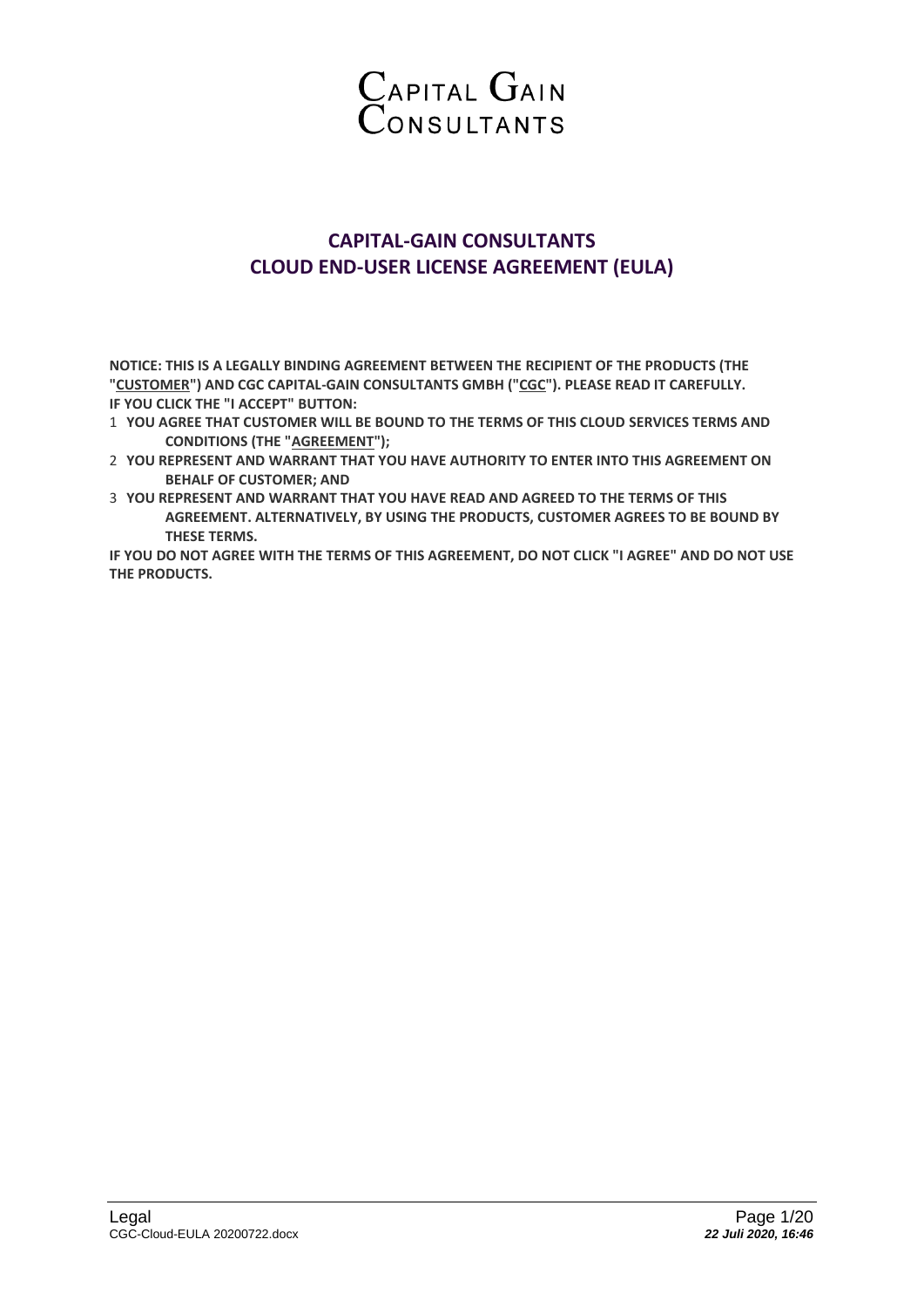

# CLOUD SERVICES TERMS AND CONDITIONS

These Cloud Services Terms and Conditions (this "**Agreement**") is a binding agreement between you ("**Customer**") and CGC Capital-Gain Consultants GmbH ("**CGC**") (collectively, the "**Parties**" and each, a "**Party**"). **CGC PROVIDES THE PRODUCTS ON THE TERMS AND CONDITIONS SET FORTH IN THIS AGREEMENT AND ON THE CONDITION THAT CUSTOMER ACCEPTS AND COMPLIES WITH SUCH TERMS AND CONDITIONS BY CLICKING THE "ACCEPT" BUTTON OR CHECKING THE "ACCEPT" BOX IN THIS AGREEMENT. BY ACCEPTING THE TERMS AND CONDITIONS SET FORTH IN THIS AGREEMENT, CUSTOMER (A) ACCEPTS THIS AGREEMENT AND AGREES THAT CUSTOMER IS LEGALLY BOUND BY ITS TERMS AND (B) IF CUSTOMER IS A CORPORATION, LIMITED LIABILITY COMPANY, OR OTHER BUSINESS ORGANIZATION, THAT CUSTOMER HAS THE RIGHT, POWER, AND AUTHORITY TO ENTER INTO THIS AGREEMENT ON BEHALF OF SUCH CORPORATION, LIMITED LIABILITY COMPANY, OR OTHER BUSINESS ORGANIZATION. IF CUSTOMER DOES NOT AGREE TO THE TERMS AND CONDITIONS SET FORTH IN THIS AGREEMENT, CUSTOMER WILL NOT AND DOES NOT HAVE ANY RIGHT TO ACCESS, USE, OR LICENSE THE PRODUCTS.**

**NOTWITHSTANDING ANYTHING TO THE CONTRARY IN THIS AGREEMENT, NO RIGHT TO ACCESS, USE, OR LICENSE THE PRODUCTS IS GRANTED (WHETHER EXPRESSLY, BY IMPLICATION, OR OTHERWISE) UNDER THIS AGREEMENT, AND THIS AGREEMENT EXPRESSLY EXCLUDES ANY RIGHT, CONCERNING ANY PRODUCTS THAT CUSTOMER DID NOT ACQUIRE LAWFULLY OR THAT IS NOT A LEGITIMATE, AUTHORIZED COPY OF SUCH PRODUCTS.**

This Agreement consists of the following: (i) the terms and conditions set forth in the CGC General Terms and Conditions ("**GTCs**"); (ii) the Cloud Services Addendum; (iii) the SaaS Product Schedule (as applicable); (iv) the Hosting Product Schedule (as applicable); and (v) the Data Processing Addendum (as applicable); and (v) any Transaction Documents executed by the Parties and entered into in accordance with the GTCs.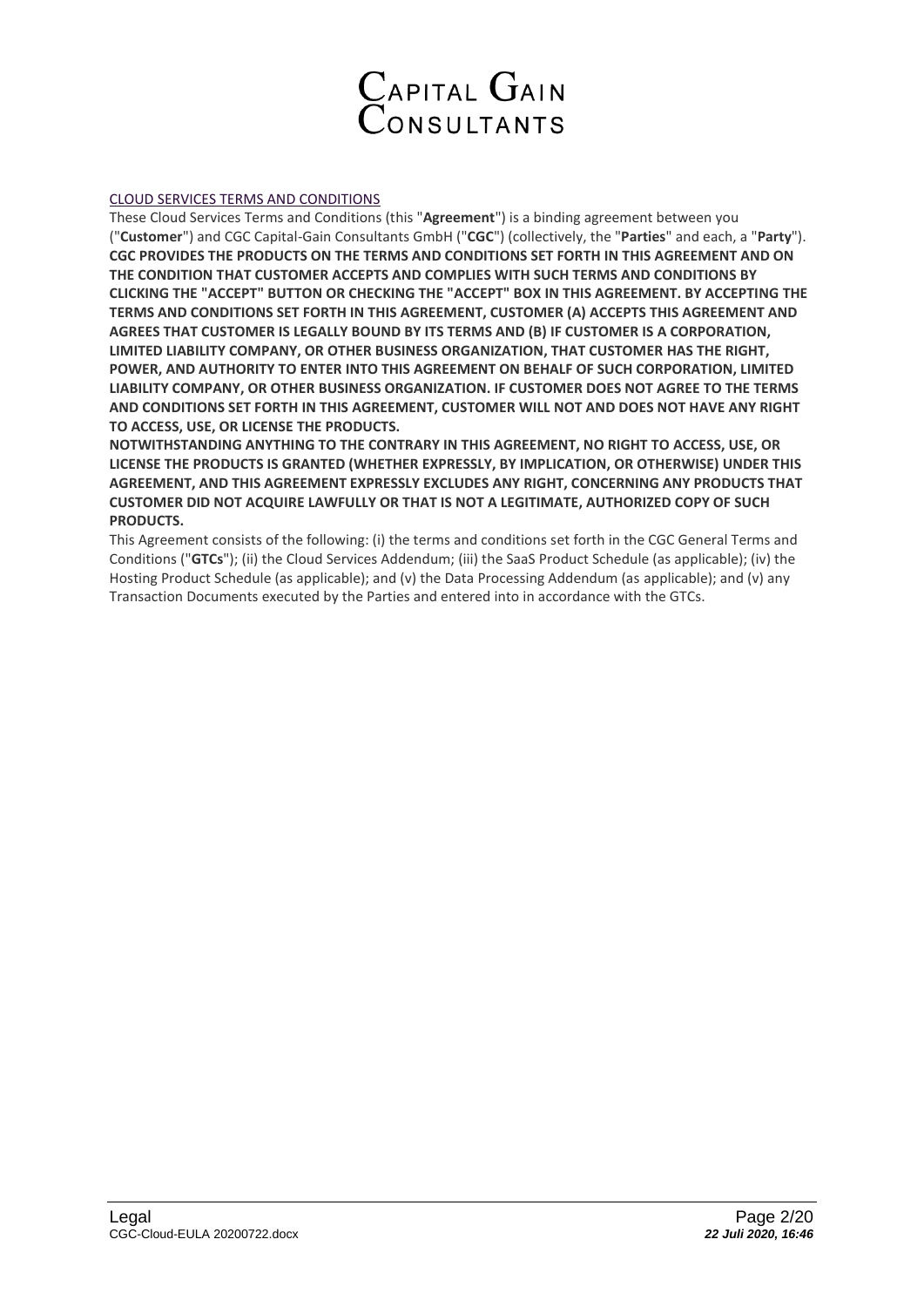# Capital Gain<br>Consultants

# CGC GENERAL TERMS AND CONDITIONS

# 1. DEFINITIONS

1.1. Definitions. The following capitalized terms used in this Agreement shall have the respective meanings specified below or as otherwise set forth in this Agreement:

"**Addenda**" means two or more Addendum.

"**Addendum**" means any of the following: Cloud Services Addendum and Data Processing Addendum (if applicable).

"**Affiliates**" means, as to any entity, any other entity that, directly or indirectly, Controls, is Controlled by or is under common Control with such entity. To avoid misunderstanding, for CGC "Affiliates" means any direct or indirect wholly owned subsidiary of CGC.

"**Agreement**" has the meaning set forth in the Preamble.

"**Application**" shall mean the installed software program on the Customer's device that is provided to Customer by CGC for download.

"**CGC**" has the meaning set forth in the Preamble.

"**CGC Indemnitees**" has the meaning set forth in Section 9.3 (Indemnification by Customer).

"**Confidential Information**" has the meaning set forth in Section 5.1 (Confidential Information).

"**Control**" means, with respect to any entity, the possession, directly or indirectly, of the power to direct or cause the direction of the management and policies of such entity, whether through the ownership of voting securities (or other ownership interest), by contract or otherwise.

"**Customer**" has the meaning set forth in the Preamble.

"**Customer Content**" means all software, data (including personal data), information, text, images, audio, video, photographs, non-CGC or third-party applications, and other content and material, in any format, provided by Customer, any of Customer's users, or on behalf of Customer that is stored in, or run on or through, the Products.

"**Disclosing Party**" has the meaning set forth in Section 5.1 (Confidential Information).

"**Documentation**" has the meaning set forth in the applicable Addenda or Schedules, as applicable and as the context may require.

"**Effective Date**" means the date that Customer accepts this Agreement by clicking the "Accept" button or checking the "Accept" box.

"**Export Control Laws**" has the meaning set forth in Section 14.10 (Export Restrictions).

"**Force Majeure**" has the meaning set forth in Section 14.3 (Force Majeure).

"**GTCs**" has the meaning set forth in the Preamble.

"**Hosting Services**" shall mean the hosting of software, by CGC for Customer pursuant to this Agreement through a cloud infrastructure provided by CGC or by a third party on behalf of CGC.

"**Initial Term**" has the meaning set forth in Section 10.1 (Term of GTCs).

"**Intellectual Property Rights**" means any patent rights, copyrights, trademarks, trade secrets, moral rights, and other proprietary or intellectual property rights worldwide.

"**OFAC SDN List**" has the meaning set forth in Section 14.11 (Sanctions).

"**Party**" and "**Parties**" have the meaning set forth in the Preamble.

"**Product**" means the SaaS Product or Hosting Services or Application, as applicable, that is provided to Customer by CGC pursuant to a Transaction Document or on an evaluation basis or as a free trial as set forth in Section 2.2.

"**Receiving Party**" has the meaning set forth in Section 5.1 (Confidential Information).

"**Renewal Term**" has the meaning set forth in Section 10.1 (Term of GTCs).

"**Restricted Person**" has the meaning set forth in Section 14.11 (Sanctions).

"**SaaS Product**" means the subscription-based, hosted software-as-a-service product that is provided to Customer by CGC.

"**Sanctions Laws**" has the meaning set forth in Section 14.11 (Sanctions).

"**Schedule**" means the SaaS Product Schedule (as applicable) or Hosting Product Schedule (as applicable) specified in an applicable Transaction Document.

"**Streamlined Rules**" has the meaning set forth in Section 14.12 (Binding Arbitration).

"**TD Effective Date**" has the meaning set forth in Section 10.2 (Transaction Document Term).

"**TD Term**" has the meaning set forth in Section 10.2 (Transaction Document Term).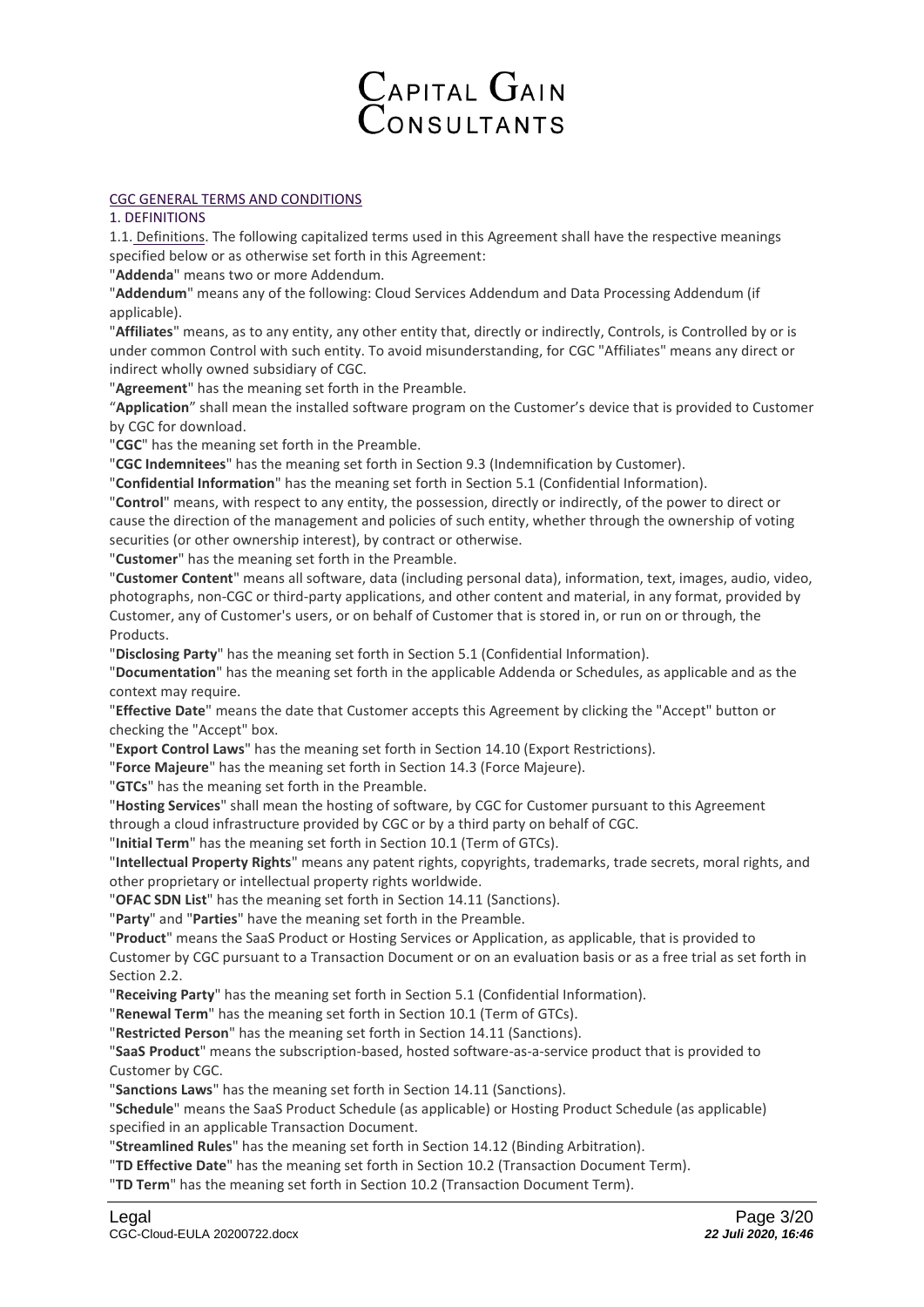

"**Term**" has the meaning set forth in Section 10.1 (Term of GTCs).

"**Third-Party Products**" means products (including any software-as-a-service products) and software of a thirdparty vendor supplied by CGC or incorporated by CGC into its Products.

"**Transaction Document**" means order form entered into by the Parties pursuant to which CGC provides Products to Customer in accordance with this Agreement.

"**€**" shall mean lawful money of Germany.

1.2. References. Except where otherwise specified, all Euro amounts are expressed in EUROs (EURO). 2. USE OF PRODUCTS

2.1. Right to Use. In accordance with the terms of the Agreement, CGC will deliver and make the Products listed in the Transaction Document available to Customer through CGC's Simulate365 Dashboard or through CGC's Virtual Machine (VM) Hosting Service or through CGC's Add-on Manager Application. Customer has the right to use the Products as set forth in the Transaction Document and this Agreement.

2.2. Evaluation of Products and Free Products. If a Product is provided by CGC on an evaluation basis or as a free trial, then subject to Customer's compliance with this Agreement, CGC grants to Customer a nonexclusive, worldwide, nontransferable, nonsublicensable, limited, revocable right during the applicable evaluation or free trial term to use the Product solely for evaluating whether Customer wishes to purchase a commercial right to access and use such Product. Notwithstanding anything to the contrary in this Agreement, CGC does not provide maintenance and support, warranties, service levels and applicable credits, indemnification, with respect to such Products.

2.3. Transaction Documents. Customer may purchase Products from time to time by entering into Transaction Documents. Each Transaction Document will refer to this Agreement. Depending on which Products Customer purchases in the Transaction Documents, Customer may be subject to additional terms included in the Addenda, which are hereby incorporated into and made a part of this Agreement. Customer shall comply with any of the applicable Addenda, as indicated on the relevant Transaction Document.

#### 3. PAYMENTS AND INVOICING

3.1. Invoicing. In accordance with the invoicing schedule set forth in the applicable Transaction Document, CGC shall provide Customer with an invoice specifying the fees for the Products provided pursuant to the applicable Transaction Document.

3.2. Payment. Unless otherwise agreed in the applicable Transaction Document, Customer shall pay all fees specified in the applicable invoice for the Products within thirty (30) days from the invoice date. Customer shall pay a late charge of 1.5% per month on all payments which are not paid when due.

3.3. Taxes. Fees and other charges described in the Agreement do not include taxes. Customer will pay any sales, value-added or other similar taxes imposed by applicable law based on the Products that Customer ordered, except for taxes based on CGC's income. If CGC is required to pay taxes, Customer shall reimburse CGC for such amounts. If Customer is required by law to make any tax withholding from amounts paid or payable to CGC under the Agreement, (i) the amount paid or payable shall be increased to the extent necessary to ensure that CGC receives a net amount equal to the amount that it would have received had no taxes been withheld and (ii) Customer shall provide proof of such withholding to CGC.

3.4. Non-Refundable Fees. Customer acknowledges and agrees that orders placed by Customer for Products will be non-cancellable and the fees paid are non-refundable unless otherwise expressly stated in the Agreement.

#### 4. INTELLECTUAL PROPERTY RIGHTS

4.1. CGC Ownership. All Intellectual Property Rights in and to the Products, design contributions, related knowledge or processes, and any update, upgrade, modification, enhancement or derivative works of the foregoing, regardless whether or not solely created by CGC or jointly with the Customer, shall belong to, and vest in, CGC or, as applicable, its licensors. All rights not expressly granted to Customer are reserved to CGC or, as applicable, its licensors.

4.2. Rights to Customer Content. Customer retains all right, title, and interest in and to the Customer Content. During the Term, Customer hereby grants to CGC and its Affiliates a global, royalty-free, irrevocable, sublicensable, non-exclusive license to use, copy, distribute, modify, display, and perform the Customer Content as necessary for CGC to perform its obligations under the Agreement and to provide the Products.

4.3. Non-Assertion of Rights. Customer covenants, on behalf of itself and its successors and assigns, not to assert against CGC, its Affiliates or licensors, any rights, or any claims of any rights, in any Products and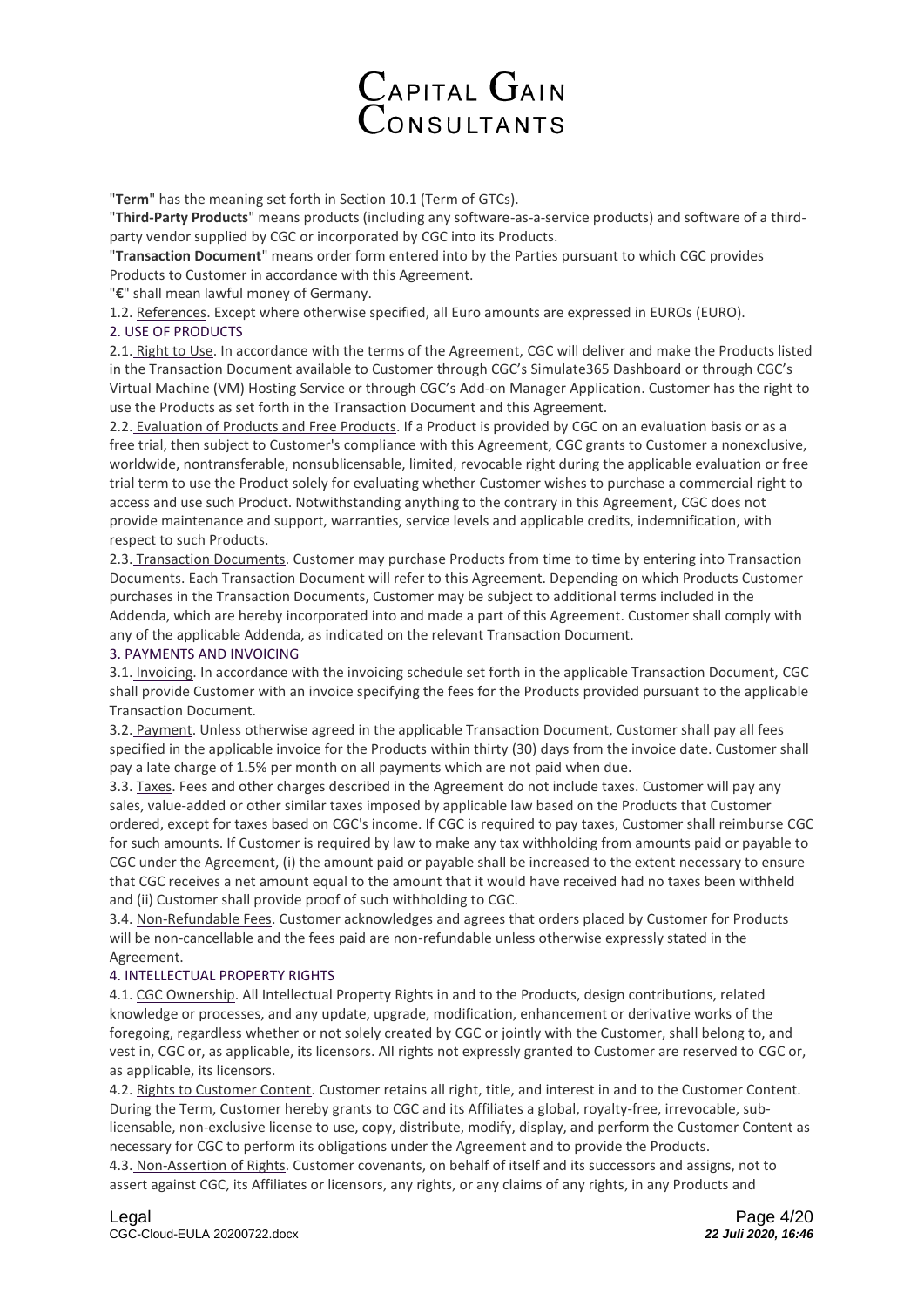

Documentation, and Customer hereby voluntarily waives any right to demand from CGC, its Affiliates or licensors any rights to any Products and Documentation, except the rights which are expressly granted to Customer under the Agreement.

4.4. Suggestions and Residual Knowledge. CGC shall have all right, title and interest, including, without limitation, all Intellectual Property Rights, in and to, and the unrestricted royalty-free right to use and incorporate into the Products, any suggestions, enhancement requests, recommendations or other feedback provided by Customer, relating to the Products. Furthermore, Customer acknowledges and agrees that CGC is free to use its general knowledge, skills and experience, and any ideas, concepts, know-how and techniques, related to or derived from the performance of the Agreement.

### 5. CONFIDENTIALITY

5.1. Confidential Information. From time to time, either Party (the "**Disclosing Party**") may disclose or make available to the other Party (the "**Receiving Party**"), whether orally or in physical form, confidential or proprietary information of or in the possession of the Disclosing Party (including confidential or proprietary information of a third party that is in the possession of the Disclosing Party) in connection with the Agreement. The term "**Confidential Information**" means any and all information in any form that Disclosing Party provides to Receiving Party in the course of the Agreement and that either (i) has been marked as confidential; or (ii) is of such nature that a reasonable person would consider confidential under like circumstances. For the avoidance of doubt, Confidential Information includes any Products and any information pertaining to such Products (including, but not limited to, any user manuals, mathematical techniques, correlations, concepts, designs, specifications, listings, and other Documentation, whether or not embedded on a device or another form of media). Notwithstanding the foregoing, Confidential Information shall not include any information, however designated, which the Receiving Party can show (a) is or has become generally available to the public without breach of the Agreement by the Receiving Party, (b) became known to the Receiving Party prior to disclosure to the Receiving Party by the Disclosing Party, (c) was received from a third party without breach of any nondisclosure obligations to the Disclosing Party or otherwise in violation of the Disclosing Party's rights, or (d) was developed by the Receiving Party independently of any Confidential Information received from the Disclosing Party.

5.2. Confidentiality Obligations. Each Party or third party whose Confidential Information has been disclosed retains ownership of its Confidential Information. Each Party agrees to (i) protect the Confidential Information received from the Disclosing Party in the same manner as it protects the confidentiality of its own proprietary and confidential materials but in no event with less than reasonable care; and (ii) use the Confidential Information received from the Disclosing Party solely for the purpose of the Agreement. Upon termination of the Agreement or upon written request submitted by the Disclosing Party, whichever comes first, the Receiving Party shall return or destroy, at the Disclosing Party's choice, all of the Disclosing Party's Confidential Information. Notwithstanding the foregoing, CGC shall not be required to return or destroy any such Confidential Information if such return or destruction is impracticable or technically infeasible. Except with respect to its Affiliates, employees, contractors, or agents who need to know Confidential Information in order to support the performance of such Party's obligations related to the Agreement, and who are contractually bound by confidentiality obligations that are at least as protective as those contained in the Agreement, neither Party shall, disclose to any person any Confidential Information received from the Disclosing Party without the Disclosing Party's prior written consent. The Receiving Party will be responsible for any breach of this Section 5 (Confidentiality) by its Affiliates, employees, contractors, and agents and any third party to whom it discloses Confidential Information in accordance with this Section 5 (Confidentiality). For Confidential Information that does not constitute a "trade secret" under applicable law, these confidentiality obligations will expire three (3) years after the termination or expiration of the Agreement. For Confidential Information that constitutes a "trade secret" under applicable law, these confidentiality obligations will continue until such information ceases to constitute a "trade secret" under such applicable law. However, the Receiving Party may disclose Confidential Information pursuant to an order of a court or governmental agency, provided, that, if permitted by applicable law, the Receiving Party shall first notify the Disclosing Party of such order and afford the Disclosing Party the opportunity to seek a protective order relating to such disclosure. Notwithstanding anything to the contrary contained in this Agreement, Customer authorizes CGC to collect, use, disclose, and modify in perpetuity information or data (including, but not limited to, general usage information and measurements) that is provided by Customer in connection with the use or receipt of the Products (or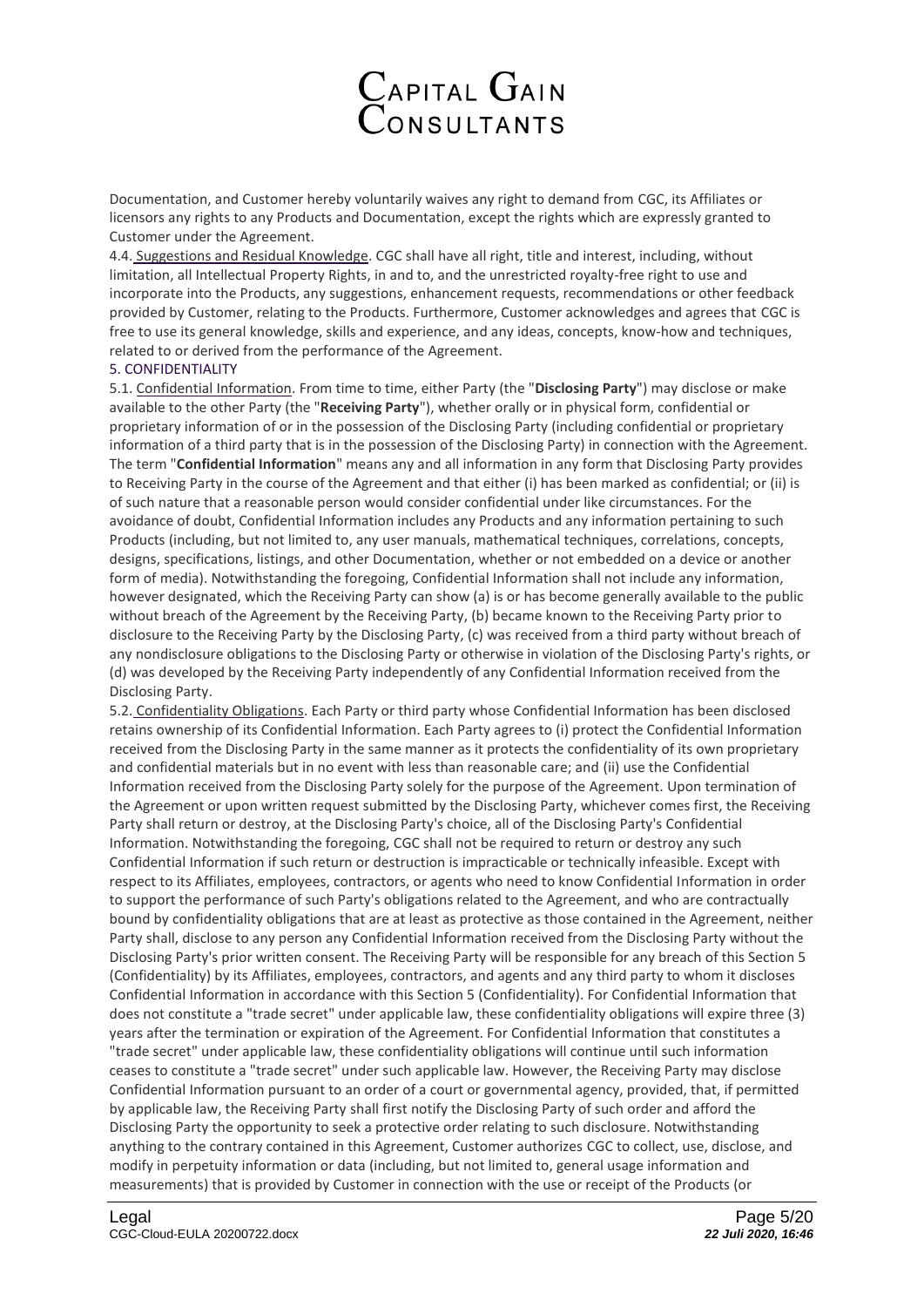

generated or created in the course of CGC providing the Products) for the purposes of developing, improving, optimizing, and delivering Products; provided, however, that any disclosure of such data shall only include information or data that CGC develops or derives from such collected data or information (but such disclosure will not include the actual underlying Confidential Information of Customer).

5.3. Press Releases and Client List Reference. Neither Party shall issue any press release concerning the other Party's work without the other Party's consent. Notwithstanding the foregoing, CGC may identify Customer as a client of CGC and use Customer's name and logo and release an announcement regarding the award of the Agreement and CGC is hereby granted a license for the term of the Agreement to use Customer's name and logo for this purpose from time to time as needed. CGC may generally describe the nature of the work in CGC's promotional materials, presentations, case studies, qualification statements, and proposals to current and prospective clients.

# 6. DATA PROTECTION

6.1. Customer Content. Customer is responsible for the Customer Content and entering it into the Products. Customer has sole responsibility for the accuracy, quality, integrity, legality, reliability, and appropriateness of Customer Content, and for obtaining all rights related to Customer Content required in connection with the performance, receipt or use of the Products. Customer will collect and maintain all personal data contained in the Customer Content in compliance with applicable data privacy and protection laws (including GDPR) and the Data Processing Addendum (if applicable).

6.2. Security. Customer will maintain reasonable security standards for the use of the Products by users. Customer is solely responsible for determining the suitability of the Products for Customer's business processes and for complying with all applicable legal requirements regarding Customer Content and its use of the Products. Customer will provide reasonable assistance required in connection with the provision of the Products and the support by CGC. Customer acknowledges and agrees that Customer's reasonable assistance is a necessary precondition for CGC's correct performance of its obligations under the Agreement. Customer bears all consequences and costs resulting from breach of its duties.

### 7. DISCLAIMER OF WARRANTIES

EXCEPT FOR THE EXPRESS REPRESENTATIONS AND WARRANTIES SET FORTH IN THE AGREEMENT, CGC AND ITS LICENSORS DISCLAIM ALL OTHER WARRANTIES, REPRESENTATIONS, OR STATEMENTS, WHETHER EXPRESS, IMPLIED OR STATUTORY INCLUDING, WITHOUT LIMITATION, ANY IMPLIED WARRANTIES OF MERCHANTABILITY OR FITNESS FOR A PARTICULAR PURPOSE EXCEPT TO THE EXTENT THAT ANY WARRANTIES IMPLIED BY LAW CANNOT BE VALIDLY WAIVED. NO ORAL OR WRITTEN INFORMATION OR ADVICE GIVEN BY CGC, ITS DEALERS, DISTRIBUTORS OR AGENTS OR EMPLOYEES SHALL CREATE A WARRANTY OR IN ANY WAY INCREASE THE SCOPE OF THE WARRANTIES SET FORTH IN THE AGREEMENT AND CUSTOMER MAY NOT RELY ON ANY SUCH INFORMATION OR ADVICE. CGC DOES NOT WARRANT THAT THE PRODUCTS WILL MEET CUSTOMER'S REQUIREMENTS, THAT THE PRODUCTS WILL OPERATE IN COMBINATIONS OTHER THAN AS SPECIFIED IN CGC'S DOCUMENTATION (AS APPLICABLE), THAT THE OPERATION OF THE PRODUCTS WILL BE UNINTERRUPTED OR ERROR-FREE OR THAT THE PRODUCTS WILL PROTECT AGAINST ALL POSSIBLE SECURITY THREATS, INTERNET THREATS OR OTHER THREATS OR INTERRUPTIONS. THE PRODUCTS ARE PROVIDED ON AN "AS IS" AND "AS AVAILABLE" BASIS AND MAY BE SUBJECT TO TRANSMISSION ERRORS, DELIVERY FAILURES, DELAYS AND OTHER LIMITATIONS INHERENT IN THE USE OF THE INTERNET AND ELECTRONIC COMMUNICATIONS.

# 8. LIMITATION OF LIABILITY

8.1. CONSEQUENTIAL DAMAGES. IN NO EVENT SHALL CGC BE LIABLE FOR ANY INDIRECT, INCIDENTAL, CONSEQUENTIAL, EXEMPLARY, SPECIAL, PUNITIVE OR SIMILAR DAMAGES ARISING OUT OF OR RELATED TO THE AGREEMENT (INCLUDING, WITHOUT LIMITATION, LOSS OF BUSINESS, PROFITS, REVENUE, LOSS, CORRUPTION OR DESTRUCTION OF DATA, BUSINESS INTERRUPTION, OR DOWNTIME), REGARDLESS OF THE CAUSE OF ACTION OR BASIS OF LIABILITY (WHETHER IN CONTRACT, TORT, INDEMNITY, OR OTHERWISE), AND EVEN IF ADVISED OF THE POSSIBILITY OF SUCH DAMAGES.

8.2. Damages Cap. The aggregate liability of CGC to Customer for any loss or damage arising under or in relation to the Agreement, regardless of the basis of liability (whether arising out of liability under breach of contract, tort (including but not limited to negligence), misrepresentation, breach of statutory duty, breach of warranty or claims by third parties arising from any breach of the Agreement) shall not exceed the fees paid by Customer pursuant to the applicable Transaction Document for the specific Product giving rise to such liability in the twelve (12) month period preceding the date of the incident giving rise to the claim. The provisions of this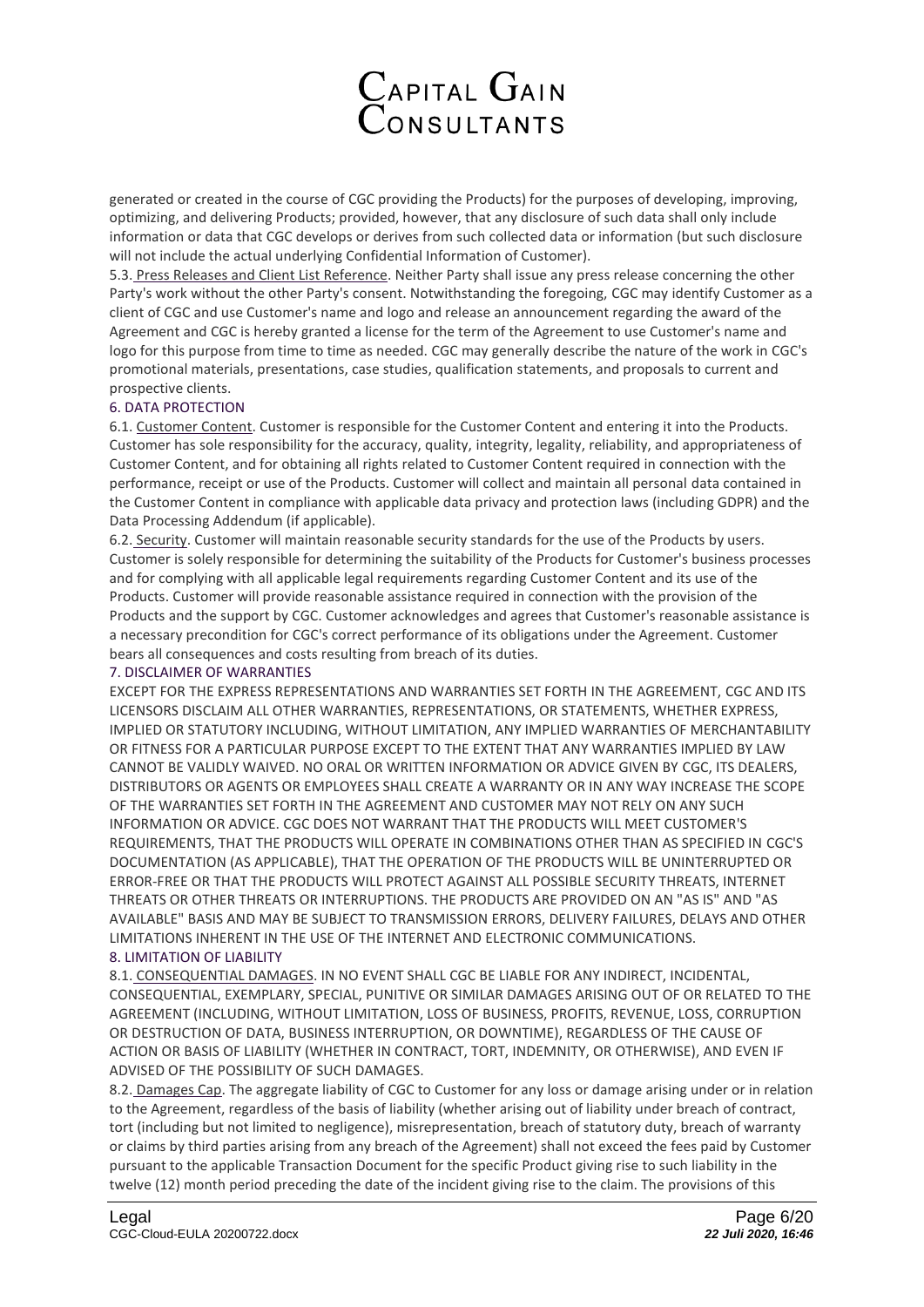

Section 8 allocate the risks between CGC and Customer, and CGC's pricing reflects this allocation of risk and the limitation of liability specified herein. Notwithstanding the foregoing, the limitations on amounts of damages set forth in this Section 8.2 shall not apply to CGC's intentional misconduct, fraud, or fraudulent misrepresentation, or to the extent prohibited by applicable law.

### 9. INDEMNIFICATION

9.1. Indemnification by CGC. CGC shall defend, indemnify, and hold harmless Customer against claims brought against Customer by any third party alleging that Customer's use of the Products, in accordance with the terms and conditions of the Agreement, constitutes an infringement or misappropriation of a patent, copyright, or trade secret of a third party. CGC will pay damages finally awarded to the third party (or the amount of any settlement CGC enters into) with respect to such claims. This obligation of CGC shall not apply if the alleged infringement or misappropriation results from: (a) use of the Products in conjunction or combination with any other software, services, or any product, data, item, or apparatus that CGC did not provide (including any Third-Party Products); (b) anything Customer provides or designs including configurations, instructions, or specifications (including any Products that were provided pursuant to Customer's designs, drawings, or specifications); (c) a modification of a Product other than with CGC's prior written consent; (d) Customer's failure to use the latest release or version of a Product (including any corrections or enhancements) where such use would have prevented the infringement or misappropriation claim; or (e) any use, storage, distribution, reproduction, or maintenance not permitted by the Agreement. If CGC believes, in its reasonable opinion, that a claim under this Section 9.1 could or is likely to be made, CGC may cease to offer or deliver such Products without being in breach of the Agreement.

9.2. Infringement Remedies. In the event a claim under Section 9.1 is made and such Product is held to infringe or misappropriate a third-party's patent, copyright, or trade secret, then CGC may, at its sole option and expense: (a) procure for Customer the right to continue using the Product under the terms of the Agreement or (b) replace or modify the Product to be non-infringing without a material decrease in functionality. If these options are not reasonably available, CGC or Customer may terminate the Agreement upon written notice to the other and Customer shall immediately cease using or shall return the infringing Product. The provisions of this Section 9.2 state the sole, exclusive, and entire liability of CGC to Customer, and is Customer's sole remedy, with respect to third-party claims covered by Section 9.1.

9.3. Indemnification by Customer. Customer shall defend, indemnify, and hold harmless CGC and its Affiliates (and each of their licensors) and each of their respective officers, directors, contractors, agents, and employees (**"CGC Indemnitees**") against claims brought against CGC Indemnitees by any third party arising from or related to: (a) any use of the Products by Customer in violation of the Agreement or any applicable law or regulation; (b) any Customer Content; and (c) an allegation that the Customer Content or other material provided by Customer, or use of the Products by Customer in violation of the Agreement or applicable law or regulation, violates, infringes, or misappropriates the Intellectual Property Rights of a third party. The foregoing shall apply regardless of whether such damage is caused by the conduct of Customer and/or its named users or by the conduct of a third-party using Customer's access credentials.

9.4. Indemnification Requirements. The indemnification obligations under this Section 9 are conditioned on: (a) the Party against whom a third-party claim is brought timely notifying the other Party in writing of any such claim, provided however that a Party's failure to provide or delay in providing such notice shall not relieve a Party of its obligations under this Section 9 except to the extent such failure or delay prejudices the defense; (b) the Party who is obligated to defend a claim having the right to fully control the defense of such claim; (c) the Party against whom a third-party claim is brought reasonably cooperating in the defense of such claim; and (d) Customer complying with CGC's direction to cease any use of the Products which in CGC's reasonable opinion, is likely to constitute an infringement or misappropriation. Any settlement of any claim shall not include a financial or specific performance obligation on or admission of liability by the Party against whom the claim is brought, provided however that CGC may settle any claim on a basis requiring CGC to substitute for the Products any alternative substantially equivalent non-infringing products. CGC shall not be responsible for any settlement made without its consent. The Party against whom a third-party claim is brought may appear, at its own expense, through counsel reasonably acceptable to the Party obligated to defend claims. Neither Party shall undertake any action in response to any infringement or misappropriation, or alleged infringement or misappropriation that is prejudicial to the other Party's rights.

10. TERM AND TERMINATION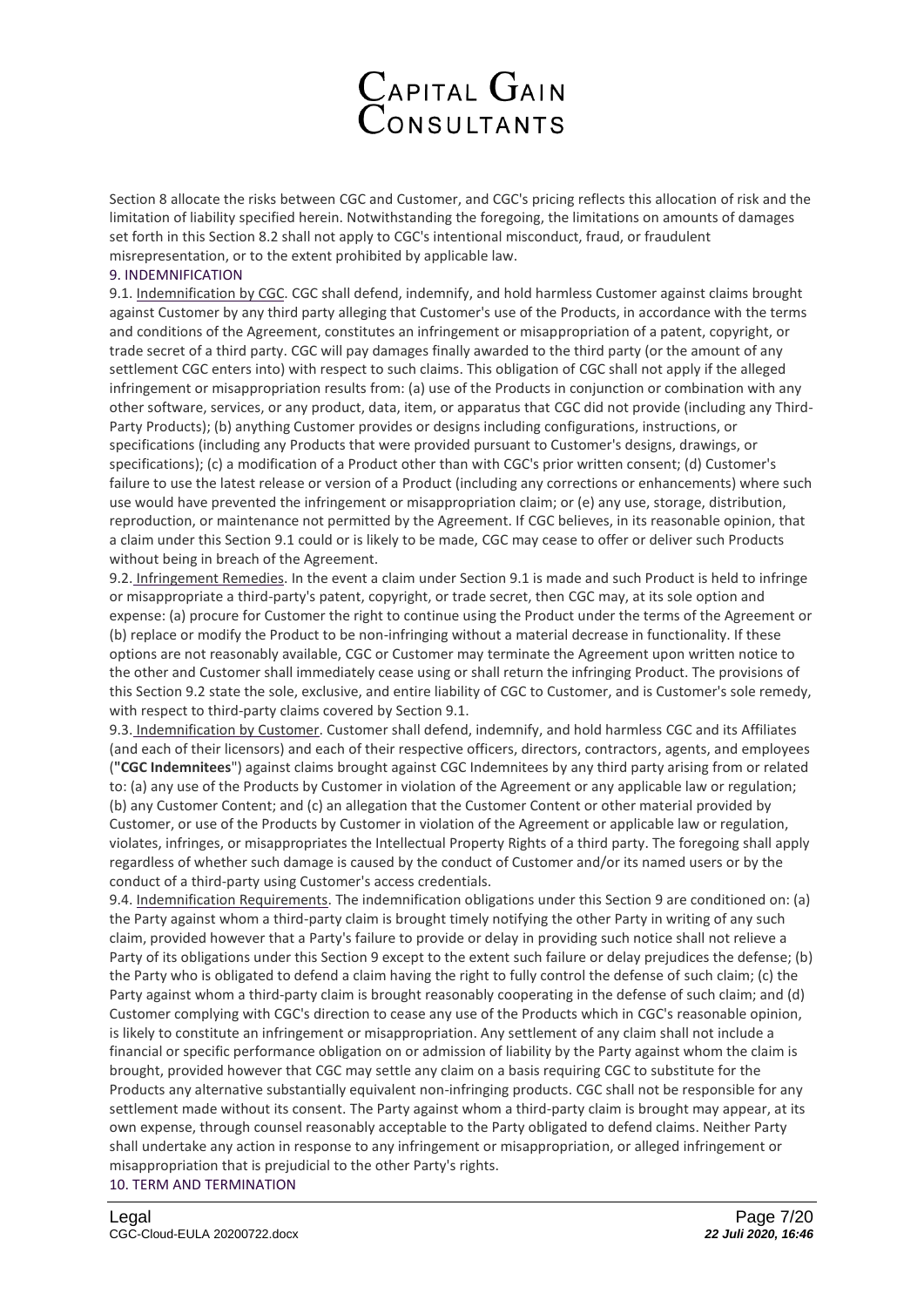

10.1. Term of GTCs. The initial term of these GTCs begins on the Effective Date and shall continue thereafter for five (5) years unless terminated earlier by a Party pursuant to these GTCs (including, but not limited to, this Section 10 (Term and Termination)) (the "**Initial Term**"). The GTCs will auto-renew for one (1) year periods following the Initial Term (each, a "**Renewal Term**") until either Party provides notice of intention to not renew sixty (60) days before the end of the then current Initial Term or Renewal Term. The Initial Term and each Renewal Term shall collectively be referred to as the "**Term**".

10.2. Transaction Document Term. The initial term of each Transaction Document shall commence on the effective date specified in the Transaction Document (the "**TD Effective Date**") and continue thereafter until: (a) the end of the term of the Transaction Document as specified in the Transaction Document; (b) if specified in the Transaction Document, delivery of the Products in accordance with the Transaction Document; or (c) earlier termination by either Party in accordance with this Section 10 (Term and Termination) (the "**TD Term**"). 10.3. Evaluation Term. If Customer is using the Product on an evaluation basis or as a free trial, then the term for such Product will be specified in the Transaction Document. If no such term is specified, the term shall be fourteen (14) days from the date the Product is delivered.

10.4. Termination for Material Breach. Either Party may terminate these GTCs or a Transaction Document for cause if the other Party commits a material breach of this Agreement or Transaction Document (including, without limitation, a delay in Customer's payment of any money due under this Agreement or any Transaction Document) and fails to cure such breach within thirty (30) days (or with respect to Customer's payment failure, within ten (10) days) of receipt of a notice of default from the non-defaulting Party.

10.5. Termination for Financial Deterioration. Either Party may terminate this Agreement or a Transaction Document immediately if the other Party files for bankruptcy, ceases or threatens to cease carrying on business, becomes insolvent, or makes an appointment, assignment or novation for the benefit of creditors. 10.6. Effect of Termination. If these GTCs are terminated prior to the completion of one (1) or more Transaction Documents, then the Transaction Documents that are not terminated shall continue to be governed by the GTCs for the remainder of the applicable TD Term.

# 11. INSURANCE

For as long as any Transaction Document remains in effect, CGC will maintain, at its sole cost and expense, comprehensive general liability and property damage insurance in an amount not less than 1 million EURO in the aggregate. Additionally, CGC will maintain, at its sole cost and expense, workers' compensation insurance in accordance with statutory requirements.

### 12. THIRD-PARTY PRODUCTS

12.1. Third-Party Products. Unless otherwise agreed in writing by CGC, if Third-Party Products are supplied by CGC to Customer, such Third-Party Products are provided on a "pass-through" basis only and are subject to the terms and conditions of the third-party vendor, including but not limited to warranties, licenses, indemnities, limitation of liability, prices and changes thereto.

### 13. TRAINING

CGC provides its standard training, e-training for Products. Any fees required for such training will be set forth in the applicable Transaction Document.

### 14. MISCELLANEOUS

14.1. Assignment. The Agreement shall extend to and be binding upon the Parties to the Agreement, their successors, and assigns, provided, however, that neither Party shall assign or transfer the Agreement (including any Transaction Document) without the other Party's prior written consent, which shall not be unreasonably withheld, delayed or conditioned. Notwithstanding the foregoing limitation, CGC may assign or transfer the Agreement, in whole or in part, without obtaining the consent of Customer, to a parent company or subsidiary or in connection with the transfer or sale of its entire business or in the event of a merger, divestiture, internal reorganization or consolidation with another company.

14.2. Independent Contractor. CGC is an independent contractor, and each Party agrees that no partnership, joint venture, agency, fiduciary, or employment relationship exists between the Parties.

14.3. Force Majeure. Except for Customer's payment obligations, neither Party shall be liable for delays caused by conditions beyond their reasonable control, ("**Force Majeure**"), provided notice thereof is given to the other Party as soon as practicable. All such Force Majeure conditions preventing performance shall entitle the Party hindered in the performance of its obligations under the Agreement to an extension of the date of delivery of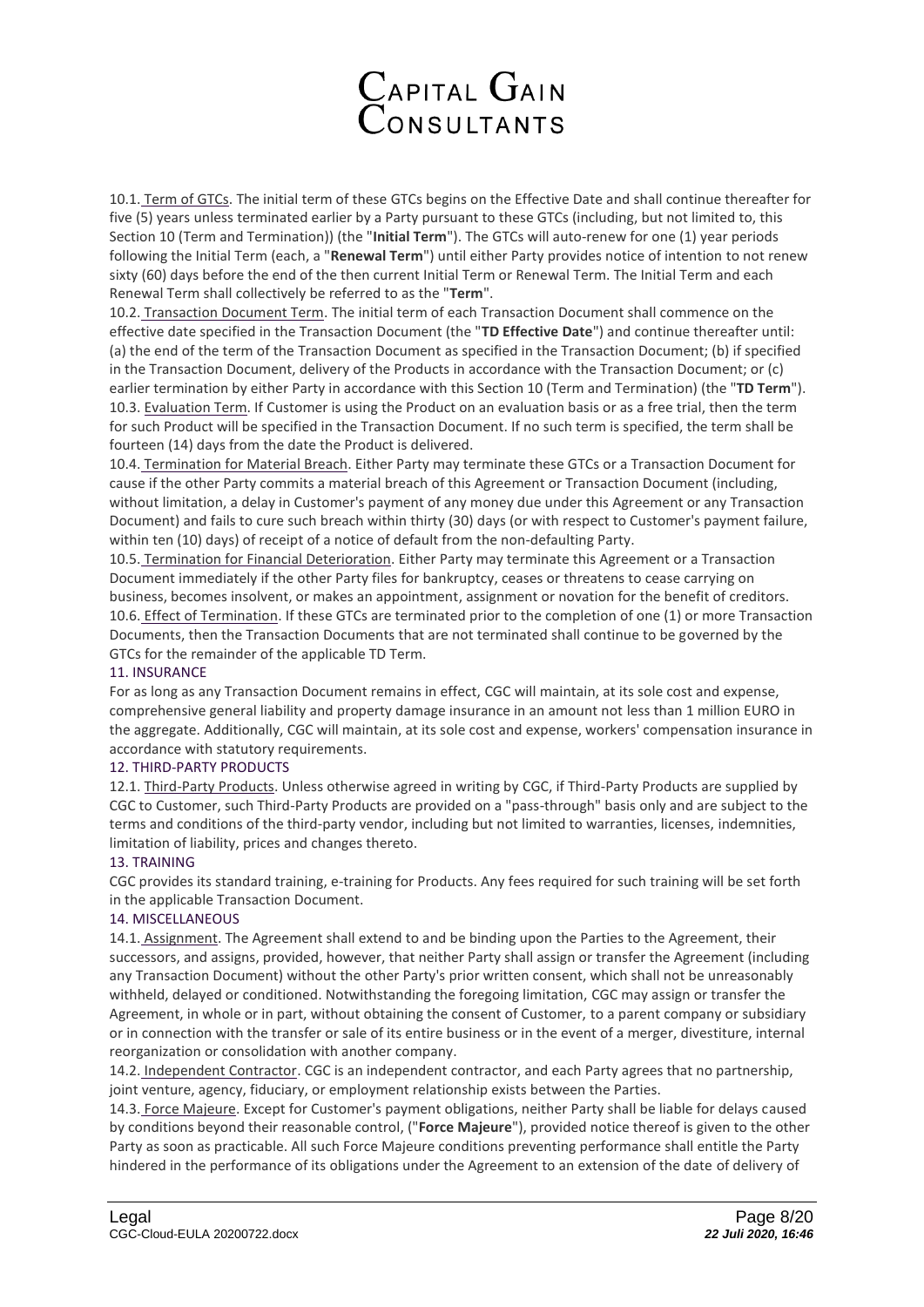

the Products by a period of time equal to the period of delay incurred as a result of the Force Majeure or to any other period as the Parties may agree in writing.

14.4. Waiver. The waiver (whether express or implied) by either Party of a breach or default of any of the provisions of the Agreement (including any Transaction Document) by the other Party shall not be construed as a waiver of any succeeding breach of the same or other provisions nor shall any delay or omission on the part of either Party to exercise or avail itself of any right power or privilege that it has or may have hereunder operate as a waiver of any breach or default by the other Party.

14.5. Notices. All notices and other communications required or permitted under the Agreement will be in writing and delivered by confirmed transmission, by courier or overnight delivery service with written verification of receipt, or by registered or certified mail, return receipt requested, postage prepaid, and in each instance will be deemed given upon receipt. All such notices, approvals, consents and other communications will be sent to the addresses set forth on the Transaction Document or to such other address as may be specified in writing by either Party to the other in accordance with this Section 14.5.

14.6. Invalidity and Severability. If any provision of the Agreement (including any Transaction Document) shall be found by any court to be invalid or unenforceable, the invalidity or unenforceability of such provision shall not affect the other provisions of the Agreement and all provisions not affected by such invalidity or unenforceability shall remain in full force and effect. The Parties hereby agree to attempt to substitute for any invalid or unenforceable provision a valid or enforceable provision which achieves to the greatest extent possible the economic, legal, and commercial objectives of the invalid or unenforceable provision. 14.7. Negotiated Terms. The Parties agree that the terms and conditions of the Agreement are the result of negotiations between the Parties and that the Agreement shall not be construed in favor of or against either Party by reason of the extent to which such Party or its professional advisors participated in the preparation of the Agreement.

14.8. Survival of Provisions. The provisions of the Agreement that by their nature survive expiration or termination of the Agreement will survive expiration or termination of the Agreement, including, but not limited to, the following Sections: 3 (Payments and Invoicing), 4 (Intellectual Property Rights), 5 (Confidentiality), 7 (Disclaimer of Warranties), 8 (Limitation of Liability), 9.2 (Indemnification by Customer), 10 (Term and Termination), 12 (Third-Party Products), and 14 (Miscellaneous).

14.9. Governing Law and Jurisdiction. The validity of the Agreement and the rights, obligations and relations of the Parties under the Agreement and in any dispute between them will be construed and determined under and in accordance with the substantive laws of Germany, without regard to such state's principles of conflicts of law. If a court must enter or enforce an arbitration award or the binding arbitration provision set forth in Section 14.12 (Binding Arbitration) is deemed invalid or ineffective, then each Party irrevocably agrees to submit to the exclusive jurisdiction of (and waives any objection to the venue of) the federal or state courts located in Berlin, Germany to enter or enforce such award or to determine such claim or matter arising out of or in connection with this Agreement, as applicable. To the extent otherwise applicable, the Parties hereto agree that the United Nations Convention on the International Sale of Goods will not apply to this Agreement. 14.10. Export Restrictions. Customer agrees to comply fully with all applicable international and national export laws, regulations, orders, decrees, and lists (collectively, "**Export Control Laws**"), including, but not limited to, the U.S. Export Administration Regulations, the Office of Foreign Asset Control Regulations, and the EU Dual-Use Regulation 428/2009 (each as amended, updated, supplemented, or otherwise modified from time to time), as well as all applicable end-use and destination restrictions issued by the U.S., foreign governments, and supranational bodies to assure that no Product (or any product thereof) is (i) exported, directly or indirectly, in violation of any Export Control Laws or (ii) is intended to be used for any purpose prohibited by Export Control Laws. For the avoidance of doubt, Customer agrees that no data, information, or materials resulting from any Product will be exported, directly or indirectly, in violation of any applicable Export Control Laws. 14.11. Sanctions. Customer will comply with all UN, EU, US, UK and any other applicable jurisdiction's trade and economic sanctions laws, regulations, embargoes, or similar restrictive measures ("**Sanctions Laws**"). Customer will ensure that it and any distributors appointed by the Customer will not resell any (or incorporate any

Product in other products or services to be sold) to persons or entities (i) in violation of Sanctions Laws, (ii) added to US Treasury Department's Office of Foreign Assets Control's Specially Designated Nationals and Blocked Persons List (the "**OFAC SDN List**") or (iii) added to the EU Consolidated List or any other applicable sanctions list, including the UK's Consolidated List of Financial Sanctions Targets, each as amended, updated or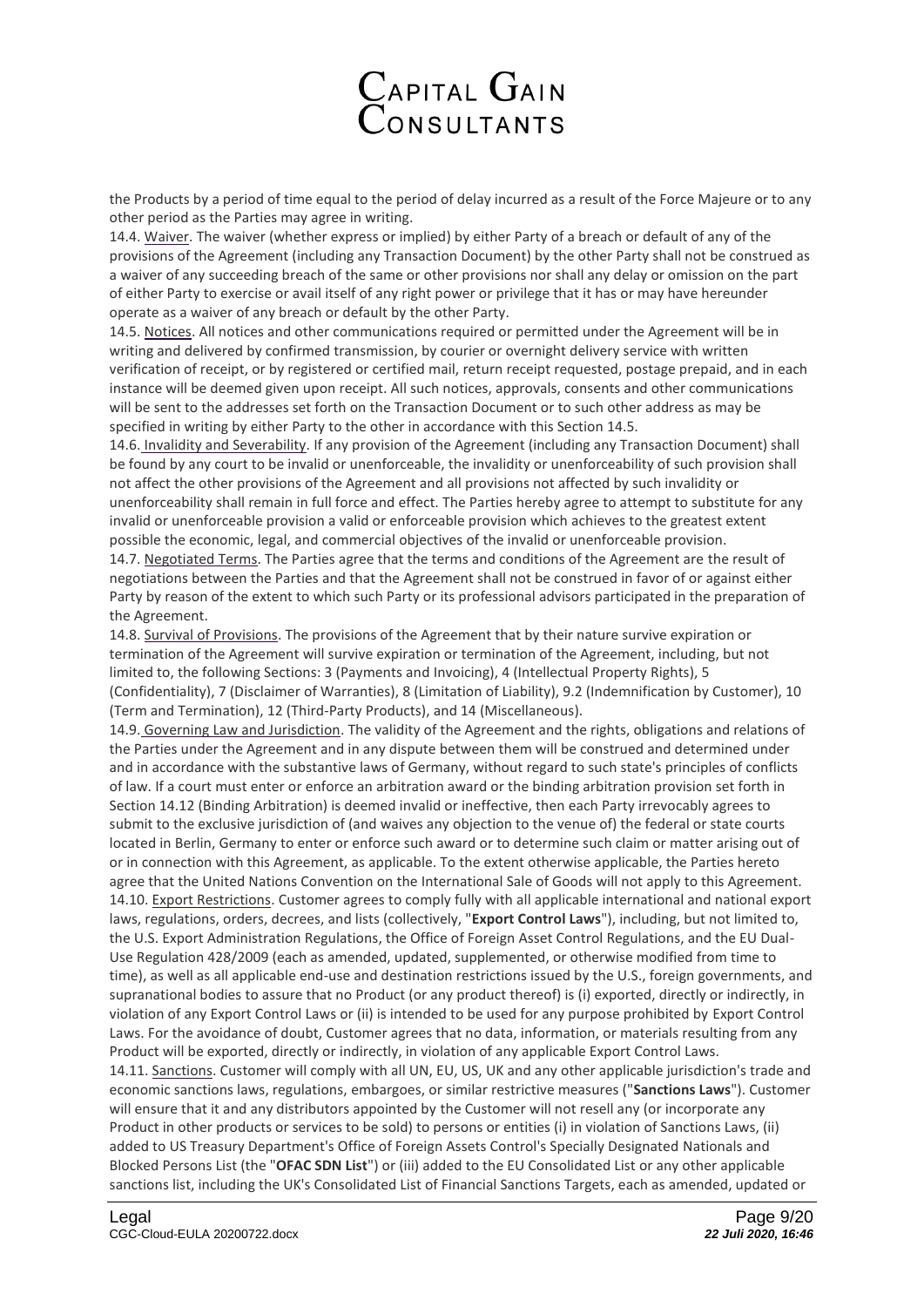

restated from time to time. Furthermore, no member, employee, director or officer of Customer or, as far as Customer is aware, any person acting on its behalf, is in violation of Sanctions Laws or designated on a UN, EU, US, UK or other applicable sanctions list (a "Restricted Person") or controlled (directly or indirectly) by a Restricted Person.

14.12. Binding Arbitration. Any controversy or claim arising out of or relating to the Agreement, including any breach of the Agreement, shall be determined by final and binding arbitration administered by JAMS under its Streamlined Arbitration Rules and Procedures ("**Streamlined Rules**"). The award rendered by the arbitrator shall be final, non-reviewable, and non-appealable and binding on the Parties and may be entered and enforced in any court having jurisdiction. There shall be one arbitrator agreed to by the Parties within twenty (20) days of receipt by the respondent of the request for arbitration or in default thereof appointed by JAMS in accordance with the Streamlined Rules, which arbitrator shall have substantial experience in resolving business disputes involving similar products or services. The place of arbitration shall be Berlin, Germany. The arbitrator will have no authority to award punitive, consequential, liquidated, or other damages waived, disclaimed, or otherwise prohibited by the Agreement and the award shall not exceed the applicable limitation of liability set forth in the Agreement. Neither Party has the right to act as a class representative or participate as a member of a class with respect to any arbitrated controversy or claim arising out of or relating to the Agreement (including any breach of the Agreement).

14.13. Waiver of Jury Trial. Each Party waives, to the fullest extent permitted by applicable law, any right it may have to a trial by jury in respect of any proceedings relating to the Agreement or any performance or failure to perform of any obligation under the Agreement.

14.14. Waiver of Right to Class Action. Each Party waives, to the fullest extent permitted by applicable law, any right it may have to participate in a class action in respect of any proceedings relating to the Agreement or any performance or failure to perform of any obligation under the Agreement. Each Party may only bring a claim against the other in an individual capacity and not as a plaintiff or class member in any purported class or representative proceeding.

14.15. Ethical Trading Policy. Customer shall comply with CGC's then-current ethical trading policy located at www.simulate365.com, which shall be incorporated herein by reference.

14.16. Third-Party Beneficiary. Except as expressly set forth in the Agreement, the Parties do not intend to create rights for any person as a third-party beneficiary of the Agreement.

14.17. Entire Agreement; Amendments; Execution. The Agreement constitutes the entire agreement between the Parties relating to its subject matter and supersedes all prior or contemporaneous representations, understandings, or agreements whether written or oral, relating to its subject matter. The Agreement will prevail over any additional, conflicting, or inconsistent terms and conditions that may be contained in any purchase order or other document furnished by Customer to CGC. The Agreement may be amended or modified only by a writing that is signed by or on behalf of both Parties. The Agreement may be executed in counterparts, each of which will be deemed an original, but all of which together will constitute one and the same instrument. An executed facsimile or electronic copy of the Agreement shall be construed as if it were an original.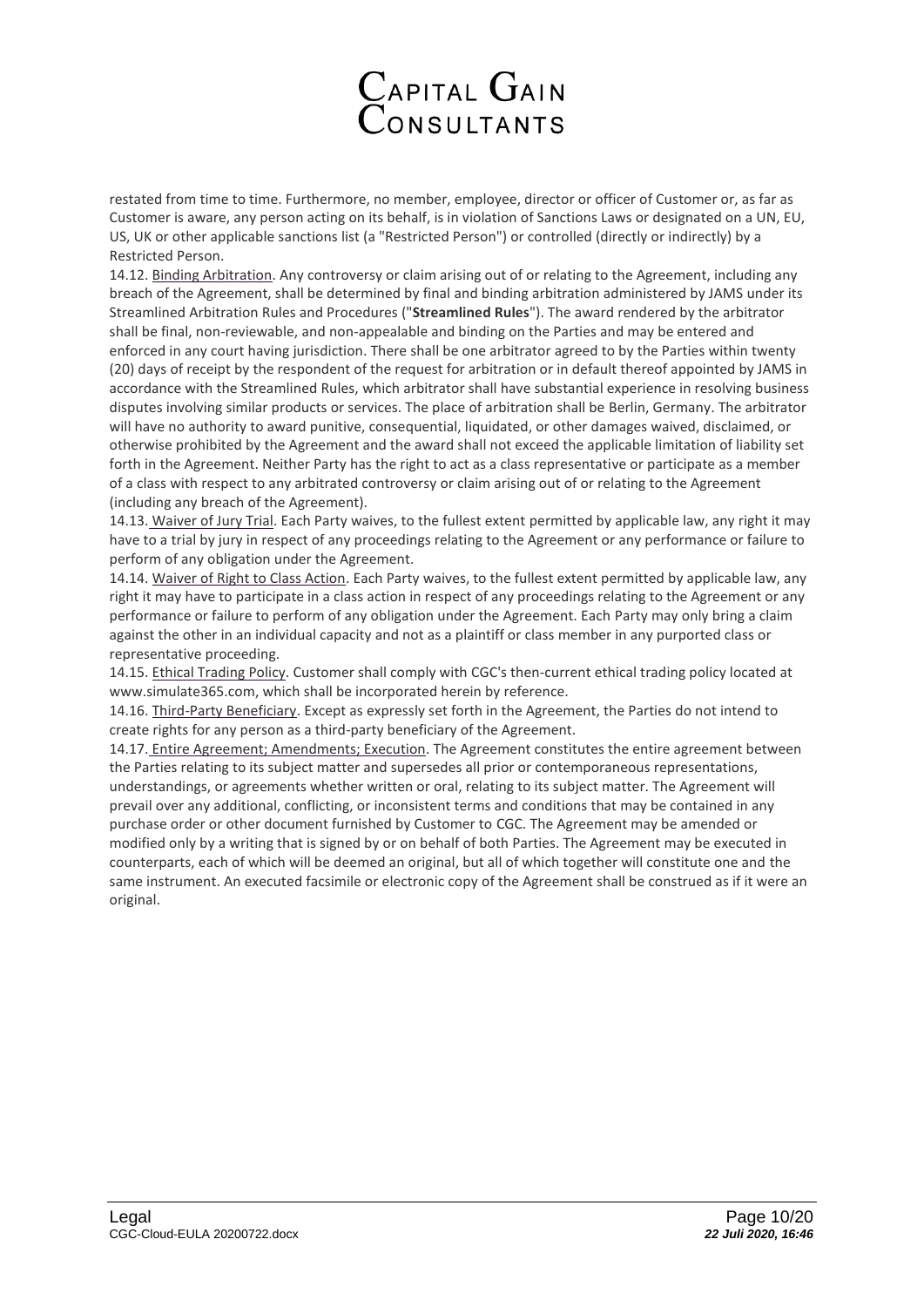

# CLOUD SERVICES ADDENDUM

This Cloud Services Addendum (the "Cloud Services Addendum") supplements and is hereby incorporated into and made a part of those certain GTCs by and between CGC and Customer, to which this Cloud Services Addendum is included. Capitalized terms used in this Cloud Services Addendum without definition shall have the same meanings ascribed to them in the GTCs.

#### 1. DEFINITIONS

1.1 "**Acceptable Use Policy**" means the then-current acceptable use policy of CGC, which is currently located at www.simulate365.com, as may be updated, modified, supplemented, or otherwise amended from time to time.

1.2 "**Account Administrator**" means the Representative(s) set out in the Transaction Document, which, in the management of the Product, has the exclusive right to grant access or use to any Users of the Product on behalf of Customer.

1.3 "**Account Information**" means any information about Customer, its Affiliates, and any Users which Customer or any User provides to CGC in connection with the creation or administration of their accounts (including, but not limited to, any Usage Credentials or Usage Metrics).

1.4 "**Simulate365**" shall mean: CGC's platform for managing user subscriptions, accessing the Simulate365 Dashboard, and accessing the Hosting Services, and accessing CGC's websites simulate365.com, cc-api.com, and process-simulation-cup.com for user communication (marketing, sales, and support).

1.5 "**Best-fit Storage**" means an algorithm that may be used together with the Data Acquisition Rate. Best-fit Storage combined with a Data Acquisition Rate of sixty (60) seconds means that regardless of the number of values submitted for a Data Point, only the minimum set of values required to give a good representation of the Data Point for that sixty (60) seconds are stored. The minimum set of values may include, but is not limited to the First, Last, Minimum, Maximum, and Mean value for the Data Point. Best-fit Storage may be set forth in a Transaction Document as applicable to the Product purchased.

1.6 "**Billing Metrics**" means any information collected, processed, or stored by or on behalf of CGC for the purposes of computing fees for a Product.

1.7 "**Credits**" means electronic credits purchased by Customer which are then redeemed against Customer's chosen Product allowing access to such Product for the Credit Access Period.

1.8 "**Credit Access Period**" means a period defined in the Transaction Document during which a User may access multiple instances of the Product from multiple devices, and it will count as a single access for the purpose of Credit Charging. Each Credit Access Period consumes the number of Credits shown against the Services in the Subscription Table. Where Customer wishes the Services to be used by multiple Users, the same applies per additional User.

1.9 "**Credit Weighting**" The number of Credits required for a single User to utilize a Product during a Credit Access Period.

1.10 "**Customer Submission**" means any software, data (including Personal Data), information, text, image, audio, video, photograph, or other content or material, in any format, that Customer or a User posts, uploads, or otherwise submits (or is posted, uploaded, or submitted on Customer's or a User's behalf) to community opened areas or developer or blog forums.

1.11 "D**aily Active Users**" or "**DAU**" refers to the total number of Users that have been identified by CGC as accessing the Product during a calendar day, as measured in Coordinated Universal Time (UTC).

1.12 "**Data Acquisition Rate**" means the fastest rate at which the Product will store values for a single Data Point. This is expressed in terms of the duration between successive values stored by the Product. Values submitted that exceed the Data Acquisition Rate may not be stored by the Product. Data Acquisition Rates may be set forth in a Transaction Document as applicable to the Product purchased.

1.13 "**Data Point**" means a discrete unit of information – usually representing a value from a sensor or other device - that is being monitored over time, and published and/or stored by the Product. Data Points may be set forth in a Transaction Document as applicable to the Product purchased.

1.14 "**Data Source**" means a piece of equipment or other system that is providing one or more Data Points to the Product and is being represented and managed as an inbound connection to the Product. Data Sources may be set forth in a Transaction Document as applicable to the Product purchased.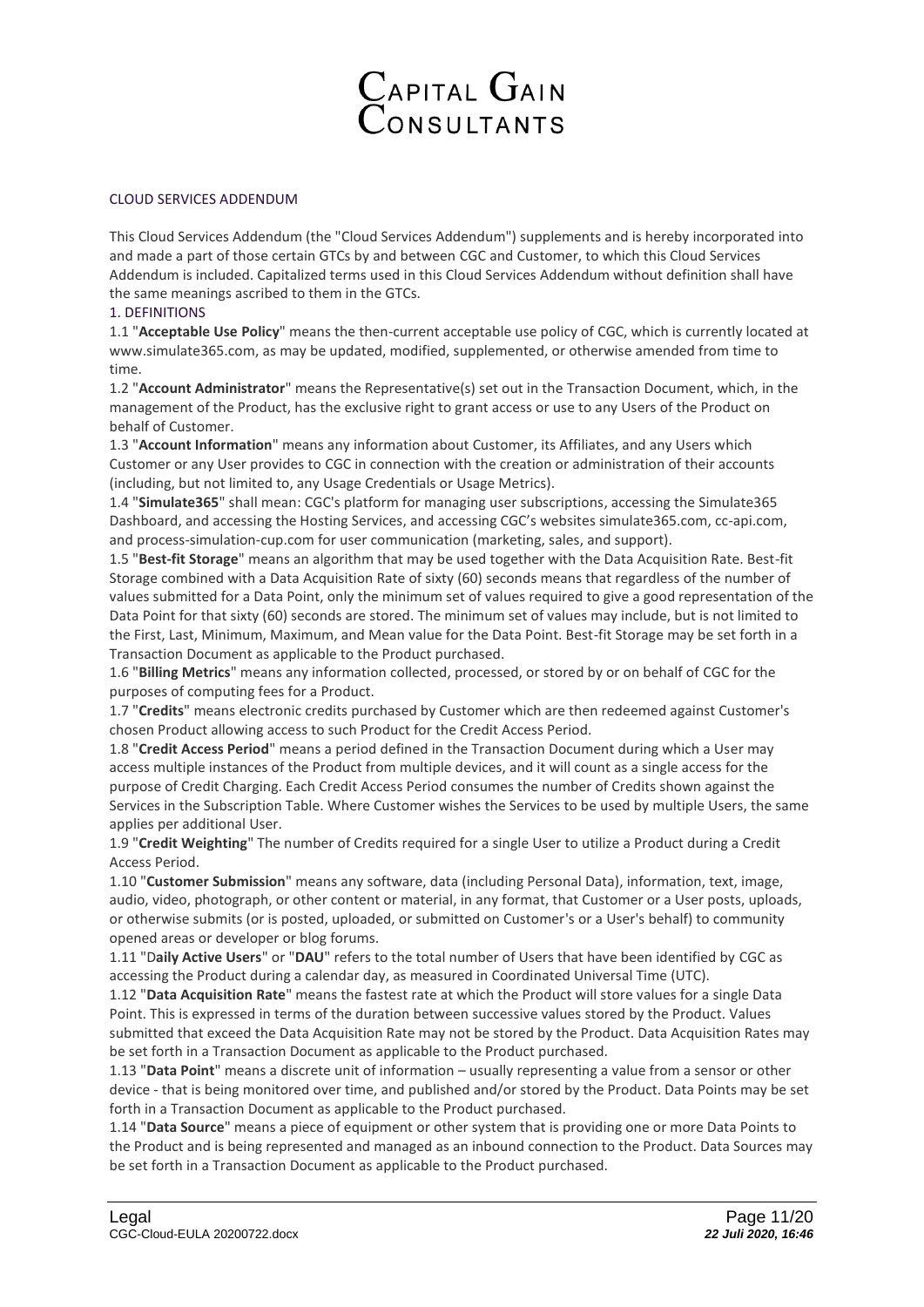

1.15 "**Documentation**" means the technical documentation, program specifications, operations manuals, and other documentation as are available on the Product (or through Simulate365 for such Product), which may be updated, modified, supplemented, or otherwise amended by CGC from time to time.

1.16 "**Excess Usage**" has the meaning set forth in Section 4.2(e).

1.17 "**Goods**" means all products, equipment, materials, spare parts, hardware, supplies, and accessories for which support has been purchased under the applicable Transaction Document.

1.18 "**High Risk Use**" has the meaning set forth in Section 10.

1.19 "**Monthly Active Users**" or "**MAU**" means the total number of Users that have been identified by CGC as accessing the Product during a calendar month, as measured in Coordinated Universal Time (UTC).

1.20 "**Named User**" means a unique, named individual who has logged-in or otherwise accessed the Product. Uniqueness of an individual is determined through a combination of (i) the credentials or other identifying information provided during any login sequence and (ii) the internet address, network address, equipment identifier, International Mobile Equipment Identity or other item that identifies the device being used to access the Product.

1.21 "**Permitted Third Party**" means any third party specifically listed in a Transaction Document and having issued a Permitted Third-Party Undertaking Letter to CGC (if requested by CGC).

1.22 "**Permitted Third-Party Undertaking Letter**" means a letter, commitment, or agreement, in form and substance satisfactory to CGC in its sole discretion, requiring such third party to comply with all terms and conditions contained in the Agreement (and to be responsible for any non-compliance).

1.23 "**Personal Data**" means any information relating to an identified or identifiable natural person. An identifiable natural person" is one who can be identified, directly or indirectly, in particular by reference to an identifier such as a name, an identification number, location data, an online identifier, or to one or more factors specific to the physical, physiological, genetic, mental, economic, cultural, or social identity of that natural person).

1.24 "**Privacy Policy**" means the then-current privacy policy of CGC, which is currently located at www.simulate365.com, as may be updated, modified, supplemented, or otherwise amended from time to time.

1.25 "**Representatives**" means any employees, officers, representatives, or advisers of a Party.

1.26 "**Service Level**" means any service level for a Product that is set forth in a Schedule for such Product.

1.27 "**Third-Party Content**" means (i) all data and information submitted to CGC by or on behalf of Customer, (ii) obtained, developed or produced in connection with the provision, receipt or use of the Product, or (iii) to which CGC has access in connection with the provision of the Product.

1.28 "**Top-Up Credits**" additional Credits purchased by Customer at any time other than on a renewal term. 1.29 "**Usage Metrics**" means any information or data that is reasonably necessary to understand, aggregate, compute, measure, or support Customer's use of the Products.

1.30 "**User Credentials**" means the username and password of each User as provided by CGC to use the applicable Product.

1.31 "**User**" has the meaning set forth in Section 3.1.

# 2. TRANSACTION DOCUMENTS

2.1. From time to time, CGC and Customer may enter into Transaction Documents whereby CGC provides Products to Customer. Each Transaction Document shall constitute a contract between CGC and Customer separate and distinct from any other Transaction Document. Each Transaction Document shall be deemed to incorporate the terms of the GTCs (whether or not stated on the face of the Transaction Document).

3. USE OF PRODUCTS

3.1. Use of Products. During the TD Term and subject to Customer's compliance with all terms and conditions of the Agreement (including payment of any applicable fees), CGC grants to Customer a personal, non-exclusive, non-transferable limited right to access and use the Products and Documentation, through Simulate365, solely for the internal business operations of Customer and subject to any usage restrictions set forth for such Product in the Agreement (including any Transaction Documents or applicable Schedule). Customer shall not make such Product accessible or available for use by Affiliates or Permitted Third Parties unless expressly permitted in the Transaction Document; provided, however, that Customer will always be liable for any acts or omissions of Users, Affiliates, and Permitted Third Parties (including for any non-compliance with terms of the Agreement). Customer may allow Account Administrator, employees, contractors, and agents authorized by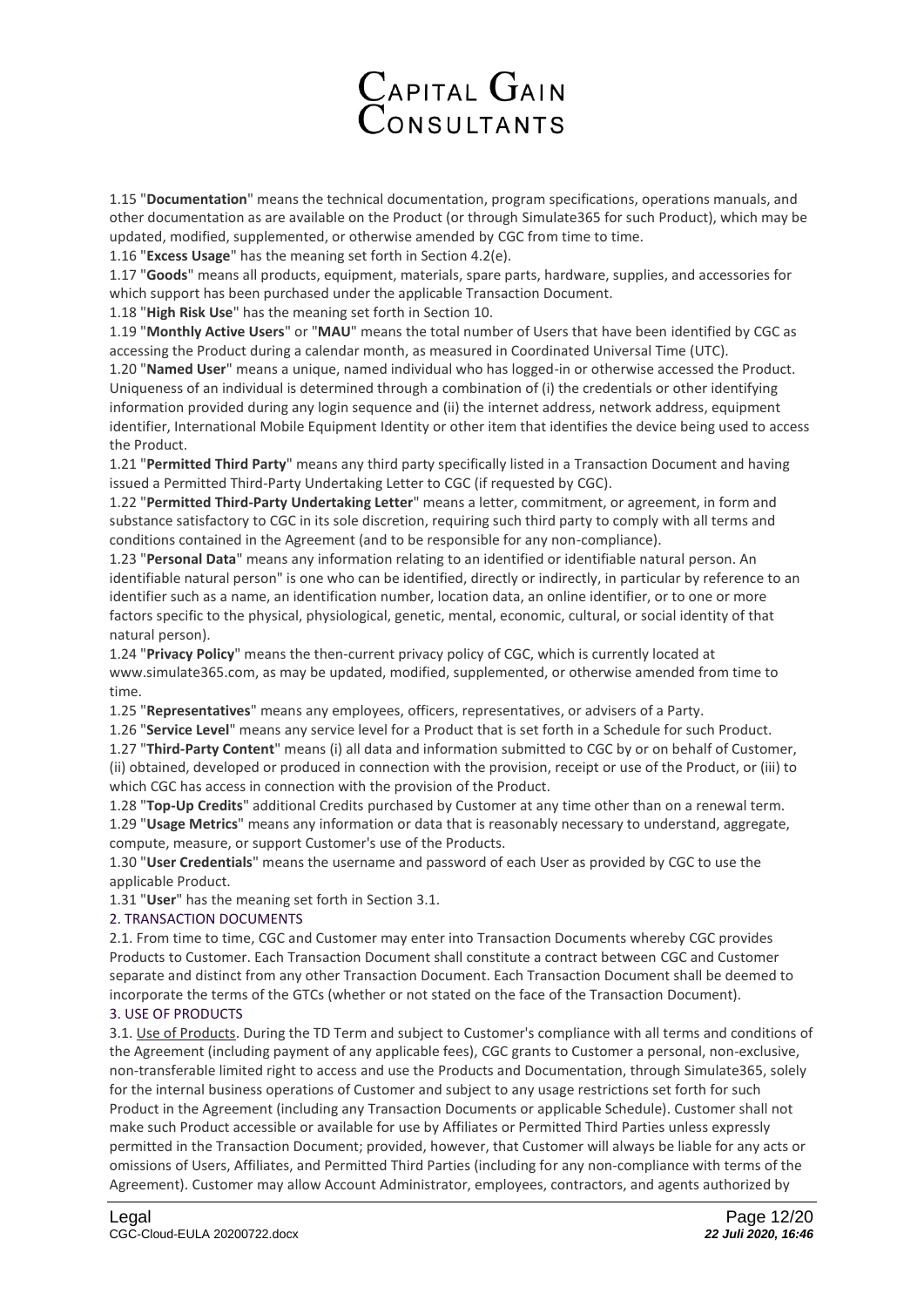

Customer, as applicable, to use the Products on Customer's behalf in accordance with the Agreement and the Transaction Document (the "Users"). For a Product that is specifically designed to allow Customer's clients, agents, customers, suppliers or other third parties to access the Product in order to interact with Customer, such third parties will be considered "Users" subject to the terms of the Agreement and the Transaction Document. Customer shall cause the Users to comply with the Agreement and shall be responsible for the acts and omissions of the Users. Following the expiration or termination of the TD Term, Customer shall not be able to access or use the Product or Documentation. Notwithstanding the foregoing, CGC recognizes and agrees that certain users of the Products may be OEM customers of CGC (an "OEM Customer"). In such instance, CGC understands that such OEM Customer may make the Product available to the OEM Customer's third-party customers. CGC consents to such use of the Product by the OEM Customer provided the OEM Customer abides by CGC's separate conditions and procedures relating to operating as an OEM Customer of CGC. 3.2. Restrictions on Use.

3.2.1 Copy Restrictions. Copyright laws and international treaties protect the Product, including the Documentation. Unauthorized copying of the Product, the Documentation, or any part thereof, is expressly prohibited. All titles, trademarks, and copyright and restricted rights notices will be reproduced in such copies. 3.2.2 Use Restrictions. The Agreement only gives Customer some rights to use and access the Product and CGC and its licensors reserve all other rights. Customer does not acquire any rights, express or implied, other than those expressly granted in the Agreement. Unless applicable law gives Customer more rights despite this limitation, Customer may use the Product only as expressly permitted in the Agreement. In doing so, Customer agrees that it will comply with any technical limitations in the Product that only allow Customer to use the Product in certain ways. Customer agrees that it will not, nor will Customer permit others to:

(a) reverse engineer, reproduce, decompile, recompile, disassemble, merge, modify, adapt or translate the Product or any component thereof (including Documentation), or create derivative works based on the Product (including Documentation), except and only to the extent that (a) applicable law expressly permits, despite this limitation, (b) CGC gives it prior written consent, or (c) the Documentation accompanying the Product expressly permits;

(b) incorporate the Product into any other software program or software-as-a-service product not provided by CGC, except (a) for incorporation of such Product with application program interfaces that CGC makes publicly available for such Product or (b) to the extent permitted to customize the Product in accordance with the accompanying Documentation;

(c) remove, obliterate, destroy, minimize, block or modify any logos, trademarks, copyright, digital watermarks, or other notices of CGC or its licensors that are included in the Product, except as may be permitted when using application program interfaces that CGC makes publicly available for such Product;

(d) work around any technical limitations in the Product;

(e) make more copies of the Product than as allowed in the Agreement or by applicable law, despite this limitation;

(f) publish (or otherwise make available) the Product, including any application programming interfaces included in the Product, or any programs or materials resulting from the Product (excluding Customer Content); (g) transfer, sublicense, rent, lease, sell, lend, distribute, outsource, permit timesharing or service bureau use of, commercially exploit, make available, or assign the Product or any part thereof (including any materials or

programs, such as underlying software programs) to any other person or entity (except as expressly permitted by the Agreement);

(h) transfer the Product to another location or to other equipment without the prior written consent of CGC (except as otherwise expressly permitted pursuant to the Agreement);

(i) use the Product to store or transmit infringing, libelous, or otherwise unlawful or tortious material (or to store or transmit material in violation of law or third-party privacy rights);

(j) use the Product in a way intended to access or use the underlying infrastructure or to avoid incurring fees or exceed usage limitations;

(k) perform or disclose any of the following security testing of the Product or associated infrastructure without CGC's prior written consent: network discovery, port and service identification, vulnerability scanning,

password cracking, remote access testing, or penetration testing;

(l) use or access the Product in a manner not permitted by (or otherwise inconsistent with) the Documentation; or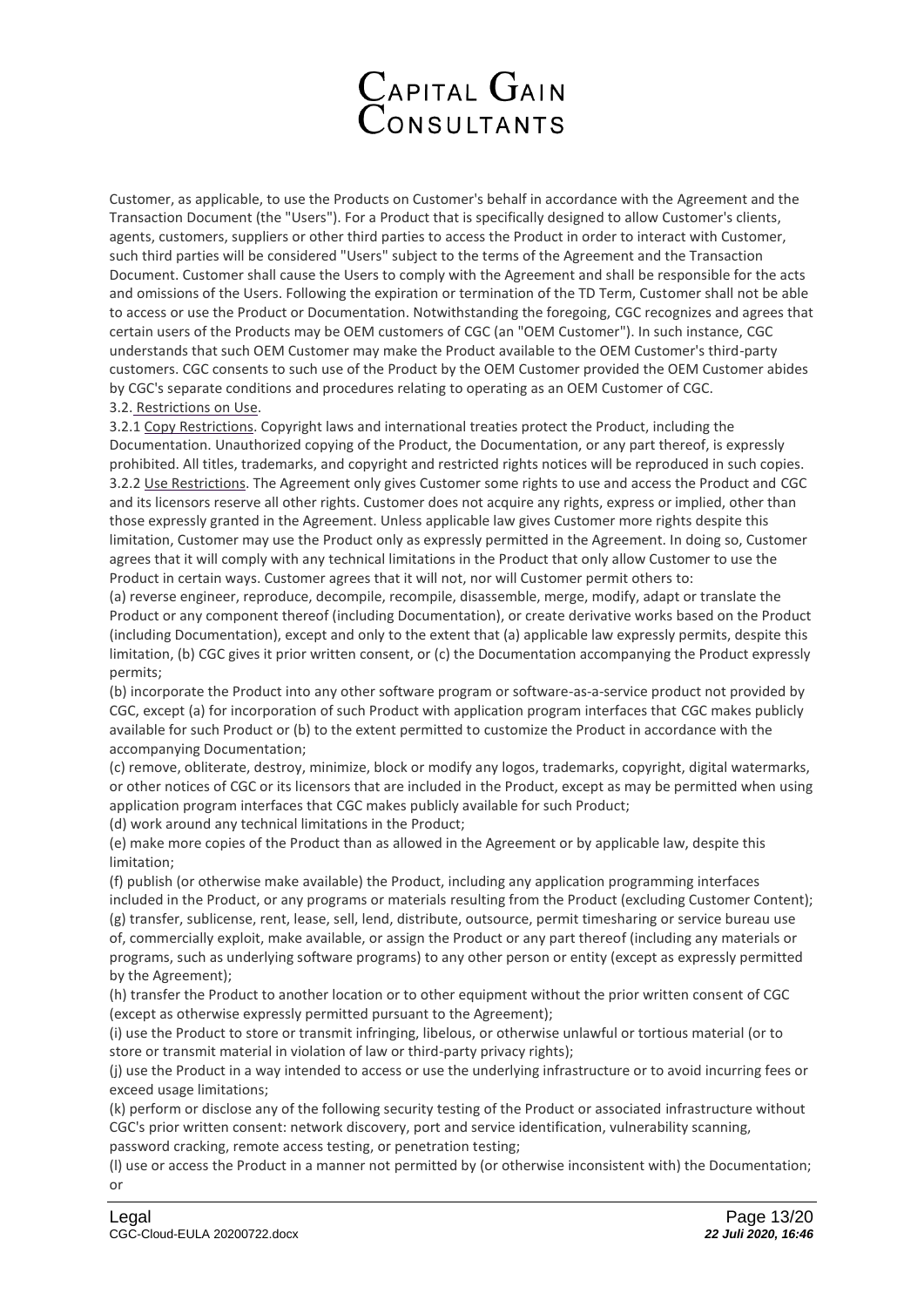# Capital Gain<br>Consultants

(m) use the Product to build or support, directly or indirectly, products or services competitive to the Product or any other products or services of CGC.

3.3. Acceptable Use Policy. Customer shall comply with the Acceptable Use Policy and shall not use or permit the use of the Product in a manner that violates the Acceptable Use Policy, which is incorporated herein by reference.

3.4. Customer Submissions. Any Customer Submissions will be governed by the terms of the Apache License Version 2.0, unless Customer requests and CGC consents in writing to another license supported by CGC. 4. PROVISION OF PRODUCTS

4.1. Provision of Product. CGC will provide the Products through Simulate365 substantially in accordance with the Agreement.

4.2. Subscription Models. CGC may offer to Customer various subscription models for the Product. The terms and conditions relating to the applicable subscription models are as follows:

(a) Named User Model. If the Product has been subscribed to on a Named User Model basis, then Customer's access to and use of the Product shall be limited to the number of (and specified) Named Users set forth in the Transaction Document.

(b) Monthly Active User Model. If the Product has been subscribed to on a Monthly Active User Model basis, then during any calendar month (as measured in Coordinated Universal Time (UTC), Customer's access to and use of the Product shall be limited to and not exceed the number of Monthly Active Users set forth in the Transaction Document..

(c) Daily Active User Model. If the Product has been subscribed to on a Daily Active User Model basis, then during any calendar day (as measured in Coordinated Universal Time (UTC)), Customer's access to and use of the Product shall be limited to and not exceed the number of Daily Active Users set forth in the Transaction Document..

(d) Hourly Usage Model. If the Product has been subscribed to on an Hourly Usage Model basis, then Customer's access to and use of the Product shall be limited to and shall not exceed the number of hours set forth in the Transaction Document.

(e) Credit Based Subscription Model. If the Product has been subscribed to on a Credit Based Subscription Model basis, then then Customer's access to and use of the Product shall be limited to and shall not exceed the number of Credits set forth in the Transaction Document. Customer will purchase Credits at the start of the initial term and on each renewal term. The Customer's rights to use such Credits will expire on the initial term and any renewal term on which the Credits were purchased. Where Customer purchases Top-up Credits, such Top-up Credits will be purchased at the agreed rate and will expire at the end of the initial term or renewal term, as applicable. CGC may, but is not required to efforts to send notifications to the Account Administrator in connection with the following events:

- One month before Customer's projected usage will have consumed all remaining Credits.
- One week before Customer's projected usage will have consumed all remaining Credits.
- When all credits have been consumed.

Where the Customer's use of the Product exceeds the number of Credits or Top-Up Credits purchased ("**Excess Usage**"), CGC reserves the right to deny access to such Product. CGC reserves the right to charge Customer for Excess Usage at a rate equal to 40% of the applicable fees for such Product.

4.3. Hosting. Unless a specific hosting region is specified in an applicable Transaction Document for a Product, CGC shall host and provide the Product from such center(s) and location(s) as CGC may determine (including as may be necessary for any redundancy or backup purposes).

4.4. Disclaimer of Third-Party Products. The Product may enable Customer to access, use, or purchase Third-Party Products (including through external websites). Any access, use, or purchase of the Third-Party Products (including, but not limited to, any content, data, information, pictures, or other materials available or provided through such Third-Party Products) will be solely at Customer's own risk and CGC disclaims all liability or obligation relating to such Third-Party Products (including any content, data, information, pictures, or other materials offered or available through such Third-Party Products). Any contract entered into, and any transactions completed, via a Third-Party Product is between Customer and the relevant third party, not CGC. 4.5. Modifications or Discontinuance of Content. At any time, CGC may modify or discontinue any of the following that is made available or accessible through a Product (other than Customer Content, unless such Customer Content violates the Agreement): software, machine images, data (including, but not limited to,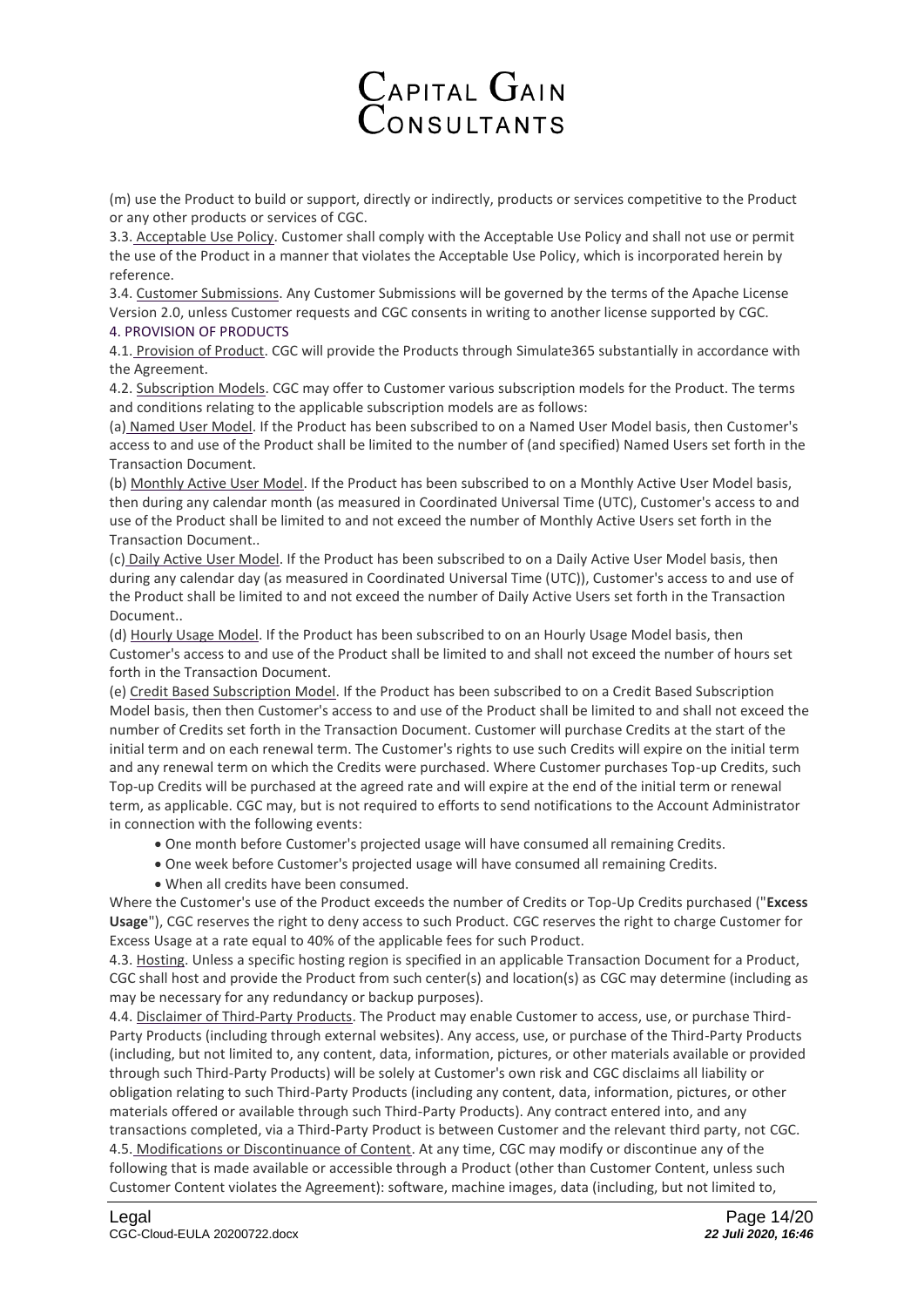

engineering data, models, samples, libraries, and standards), information, text, audio, video, images, or other content or material contained in the Product, Documentation, application programming interfaces, sample code, software, libraries, command line tools, proofs of concept, templates, and other related technology. 4.6. Modifications or Discontinuance of Products. At any time, CGC may modify or update the features, specifications, or functionality of, or discontinue, any Product and any Documentation, in whole or in part. 4.7. Collection of Usage and Billing Metrics. CGC and its licensors may collect, and process Usage Metrics, Billing Metrics and other information relating to the provision or use of the Products (i) for CGC's own internal purposes, (ii) in order to ensure Customer's compliance with the Agreement and (iii) to prevent fraud. 5. SECURITY MEASURES AND DATA PRIVACY

5.1. Security Measures. CGC will implement commercially reasonable measures to secure and protect the Products, including against accidental or unlawful loss, access, or disclosure. However, CGC accepts no liability for any security breaches, including, without limitation, security breaches resulting from computer hackers, unlawful entry, unauthorized access, or theft.

5.2. Usage of Personal Data. Notwithstanding any prohibition on the uploading of Personal Data contained in Section 6.4, Customer acknowledges and agrees that CGC may use Personal Data (including any Account Information) in accordance with CGC's then-current Privacy Policy and each Party shall comply with the Data Processing Addendum. Except as requested by CGC to set up User Credentials, Customer shall not upload any Personal Data as Customer Content.

5.3. Customer Security Requirements. Customer acknowledges and agrees that Customer has reviewed the security features and responsibilities as described in the Agreement (including the applicable Documentation) and has determined that such features and responsibilities meet Customer's needs. Customer is solely responsible for determining the appropriate procedures and controls regarding security of the Customer Content and for the implementation of any such procedures and controls. If the current security, procedures, and controls offered by CGC with respect to the Product do not meet Customer's requirements, then Customer should not use the Product.

### 6. CUSTOMER OBLIGATIONS AND CONTENT

6.1. Customer Content. Customer shall obtain all rights related to Customer Content required in connection with the performance, receipt or use of the Products and hereby grants all necessary rights and permissions to enable CGC, its Affiliates, its subcontractors, and its sub processors to host, use, copy, provide, store, distribute, transmit, process, modify, display, and perform the Customer Content using the Products or to fulfil CGC's obligations under the Agreement, including, without limitation, making necessary disclosures and obtaining all licenses, permits, approvals, or consents required in connection with the personal data or regulated content in the Customer Content. Customer is solely responsible for the accuracy, quality, integrity, legality, reliability, and appropriateness of Customer Content. Without prejudice to the Data Processing Addendum, Customer is responsible for (a) any security vulnerabilities, and the consequences of such vulnerabilities, arising from Customer Content, including any viruses, Trojan horses, worms or other harmful programming routines contained in Customer Content, and (b) any use by Customer or Customer's Users of the Products in a manner that is inconsistent with the Agreement. To the extent Customer discloses or transmits Customer Content to a third party, CGC is no longer responsible for the security, integrity, or confidentiality of such content outside of CGC's control.

6.2. Provision of Information. In order to use or access the Product, Customer must provide details as specified by CGC during the registration process for at least one Account Administrator. The Account Administrator can then register User Credentials for Users for their access to the Product. User Credentials are personal, and Customer may not sell, transfer, sublicense, or otherwise assign them to any other person or entity. 6.3. Specific Customer Responsibilities. Customer is solely responsible for Customer's and Users' use of the Products and shall: (a) make all Users aware of the terms of the Agreement; (b) be liable for any fees for Users who the Account Administrator has registered to the Products; (c) not allow any User Credentials to be used by more than one individual User unless it has been reassigned in its entirety to another individual, in which case the prior User shall no longer have any right to use or access the Products; (d) ensure that the use and access of the Products and provision and submission of any Customer Content or Customer Submission does not violate any CGC policy, applicable law, or the Agreement, including the Acceptable Use Policy; (e) provide any reasonably necessary information and cooperation for CGC to provide the Products; (f) be responsible and liable for all activities of Users and for any use of Customer's User Credentials and shall ensure that the User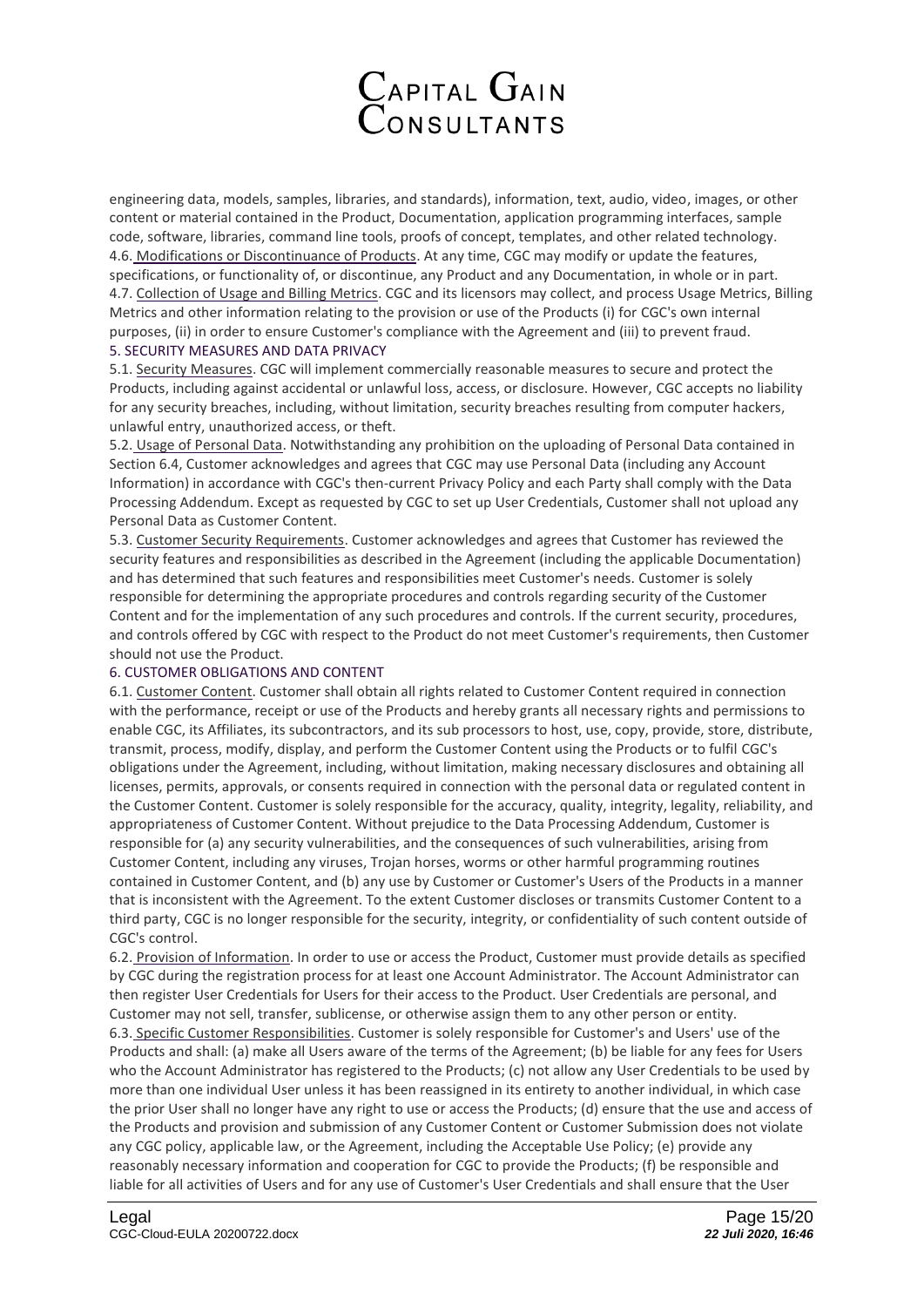

Credentials are kept confidential and secure (CGC will not be responsible for any unauthorized access through Customer's User Credentials); (g) ensure that Customer Content is compatible with the application programming interfaces; (h) ensure that Customer's network and systems comply with relevant specifications and requirements that may be provided by CGC from time to time; (i) be solely responsible for Customer Submissions, including the accuracy, legality, reliability, integrity, and quality of such Customer Submissions; (j) be solely responsible for procuring and maintaining any systems, network connections, and telecommunications links necessary to access any Products (including any application programming interfaces); and (k) use commercially reasonable efforts to prevent any unauthorized use of or access to the Products (and upon becoming aware of such unauthorized use or access, promptly notify CGC of such use or access). 6.4. No Special or Specific Data. Unless otherwise specified in the applicable Transaction Document or Schedule for a particular Product, Customer Content may not include any sensitive or special data that imposes specific data security, data protection obligations, or governmental regulations on CGC, including, but not limited to: (i) the Health Insurance Portability and Accountability Act of 1996 (HIPAA); (ii) Gramm-Leach-Bliley Act of 1999 (GLB); (iii) all applicable laws and non-governmental standards protecting personal data (including Payment Card Industry Data Security Standard (PCI-DSS) and Payment Application Data Security Standard (PA-DSS)); (iv) all laws concerning the protection, transport, storage, use and processing of data (including the EU General Data Protection Regulation); and (v) all applicable laws similar to those laws listed in subsections (i) through (iv) above.

6.5. Return of Customer Content During TD Term. Without prejudice to the Data Processing Addendum, Customer may request in writing during the TD Term that CGC return to Customer any Customer Content stored on the Product. Following receipt of such request, CGC will (at Customer's expense) use commercially reasonable efforts to return (in CGC's standard format or any other format selected by CGC) such Customer Content within sixty (60) days after receipt of such request.

6.6. Return of Customer Content Following Expiration or Termination. Without prejudice to the Data Processing Addendum, upon Customer's request before the sixtieth (60th) day after the expiration or termination of the applicable Transaction Document, CGC will return (in CGC's standard format or any other format selected by CGC) or remove Customer Content from the Products, except where required to retain such Customer Content in accordance with applicable law. CGC may charge for certain activities performed at Customer's request (such as delivering Customer Content in a specific format). Following the sixtieth (60th) day after the expiration or termination of the applicable Transaction Document, CGC shall have no obligation to continue to hold, export, store, or return Customer Content (and CGC will have no liability for deletion of any Customer Content in accordance with the Agreement).

6.7. Customer Content. The Parties acknowledge and agree that "Customer Content" shall not be deemed to include the Products, the software agents, applications and tools that CGC makes available to Customer for download, the CGC products and services, the CGC Intellectual Property Rights, and any and all derivative works of the foregoing. However, "Customer Content" shall be deemed to include any Third-Party Content that is brought by Customer into the Products by Customer's (or any User's) use of the Products.

6.8. Legal and Regulatory Requirements. Customer acknowledges and agrees that Customer is solely responsible for Customer's compliance with any laws, rules, and regulations. Customer is solely responsible for ensuring that the Product meets any requirements (whether technical, functional, legal, or otherwise) that are necessary for Customer to fulfill its compliance obligations. If the Product does not meet Customer's requirements, then Customer should not use the Product.

6.9. Data Retention System. Customer acknowledges and agrees that the Product is not intended to act as a document or data retention system for Customer. The Product has limited capacity to store Customer's data (including the Customer Content) and Customer must store and backup such data (including the Customer Content) in a separate system. Customer is also responsible for any individual's personal information or any information Customer considers confidential that is included in the Customer Content.

### 7. SUSPENSION OF PRODUCTS

7.1. Suspension Rights. CGC may immediately suspend Customer's or any User's right to access or use all or any part of a Product upon notice to Customer if, in CGC's reasonable opinion, the use of or access to such Product (i) poses a security risk to CGC or others or impacts the functionality of the Product, (ii) adversely impacts CGC's or its licensor's systems or the Product, (iii) is in breach of applicable laws, (v) adversely impacts the access to or use by CGC's other customers of such Product, or (v) is in breach or violation of the Agreement. If CGC suspends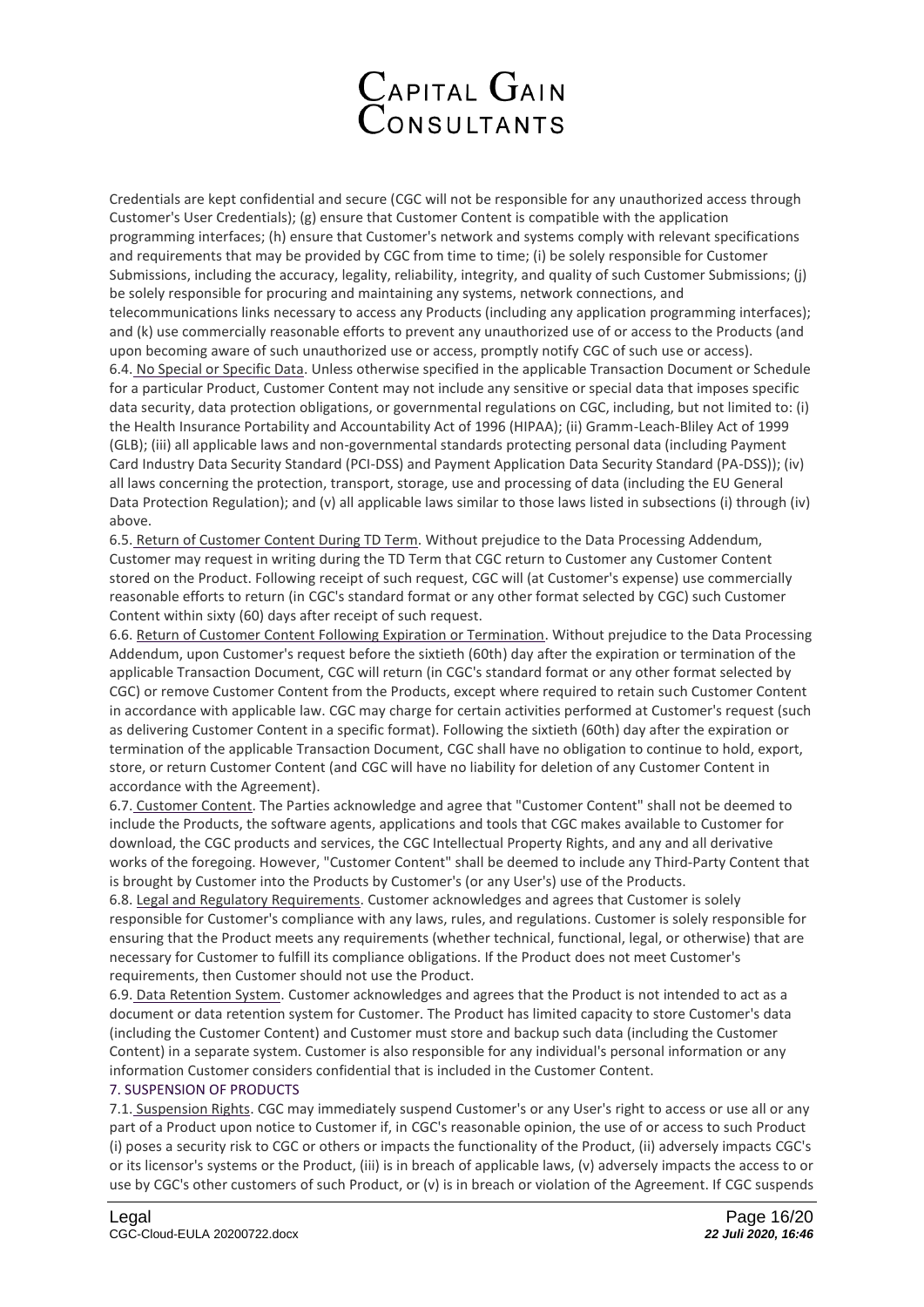

Customer's or User's right to access or use all or any part of a Product, then CGC will use reasonable efforts to provide advance notice to Customer to the extent practicable.

7.2. Restoration of Product. If CGC suspends any right to access or use the Product in accordance with Section 7.1, then CGC will use commercially reasonable efforts to restore such access or use as soon as practicable after Customer has resolved the problem or incident giving rise to such suspension.

7.3. Material Breach of Agreement. Any incident or problem that would permit CGC to suspend any use or access rights pursuant to Section 7.1 shall be deemed to be a material breach of the Agreement.

# 8. SERVICE LEVELS

CGC may change or discontinue Service Levels from time to time, but will provide ninety (90) days' prior notice to Customer before any material change to a Service Level.

# 9. DISCLAIMER

Customer acknowledges and agrees that in no circumstance will CGC be liable for (i) investments, expenditures, or commitments related to the access or use of a Product, (ii) CGC's reliance on any information provided by an individual, entity, or other organization using Customer's account and password (or any User account and password), or (iii) temporary unavailability of all or parts of a Product.

### 10. HIGH RISK USE

The Product is not fault-tolerant and is not guaranteed to be error free or to operate uninterrupted. Unless CGC gives its prior written consent, Customer has no right to use (and must not use) the Product in any application or situation where the failure of the Product could lead to death or serious bodily injury of any person, or to severe physical or environmental damage ("**High Risk Use**"). High Risk Use does not include utilization of the Product for administrative purposes, to store configuration data, engineering and/or configuration tools, or other applications, the failure of which would not result in death, personal injury, or severe physical or environmental damage.

# 11. AUDITS AND VERIFICATION

11.1. Record Keeping. During the TD Term and for a period of two (2) years thereafter, Customer shall maintain complete and accurate records documenting the location and use of the Product in a manner sufficient to permit CGC to conduct an audit in accordance with Section 11.2 of this Cloud Services Addendum. 11.2. Audit Right. During the TD Term and for a period of two (2) years thereafter, CGC shall be permitted to audit and shall be permitted to have its designee audit (at least once annually and in accordance with CGC's standard procedures, which may include on-site or remote audits of facilities, systems, records, and personnel) the usage of the Product and Customer's compliance with the Agreement. CGC will conduct any such audit during regular business hours. Customer shall cooperate reasonably in the conduct of such audits. Additionally, CGC may at any time audit Customer's access to or use of the Products through any functionality contained in the Products to verify Customer's compliance with the terms of the Agreement. Any reasonable and actual costs incurred by CGC for such audit shall be paid by Customer if the audit results indicate usage in excess of the permitted quantities or levels, underpayment of any fees, or breach of the Agreement.

11.3. Compliance Certificate. Within thirty (30) days of receipt of CGC's written request, Customer shall provide CGC with a signed certification of compliance with the Product usage conditions; provided, however, that CGC shall not request more than one compliance certificate annually.

### 12. SUPPORT SERVICES AND MAINTENANCE

CGC will maintain and support the Product in accordance with CGC's then-current maintenance and support policies.

### 13. SUBCONTRACTORS AND DATA CENTERS

Customer understands and agrees that CGC, its Affiliates, and its subcontractors may perform certain aspects of the Product, such as (but not limited to) service administration, hosting, support, and/or disaster recovery, from data centers and other facilities located throughout the world. As such, Customer acknowledges and agrees that use of the Product may result in the Customer's data (including, but not limited to, any Customer Content) being collected, transferred, processed, and/or used in any area of the world. CGC reserves the right to contract with third-party subcontractors to provide all or part of the Product on behalf of CGC and CGC may change or replace such subcontractors at any time in its sole discretion.

14. DISCLAIMER OF WARRANTIES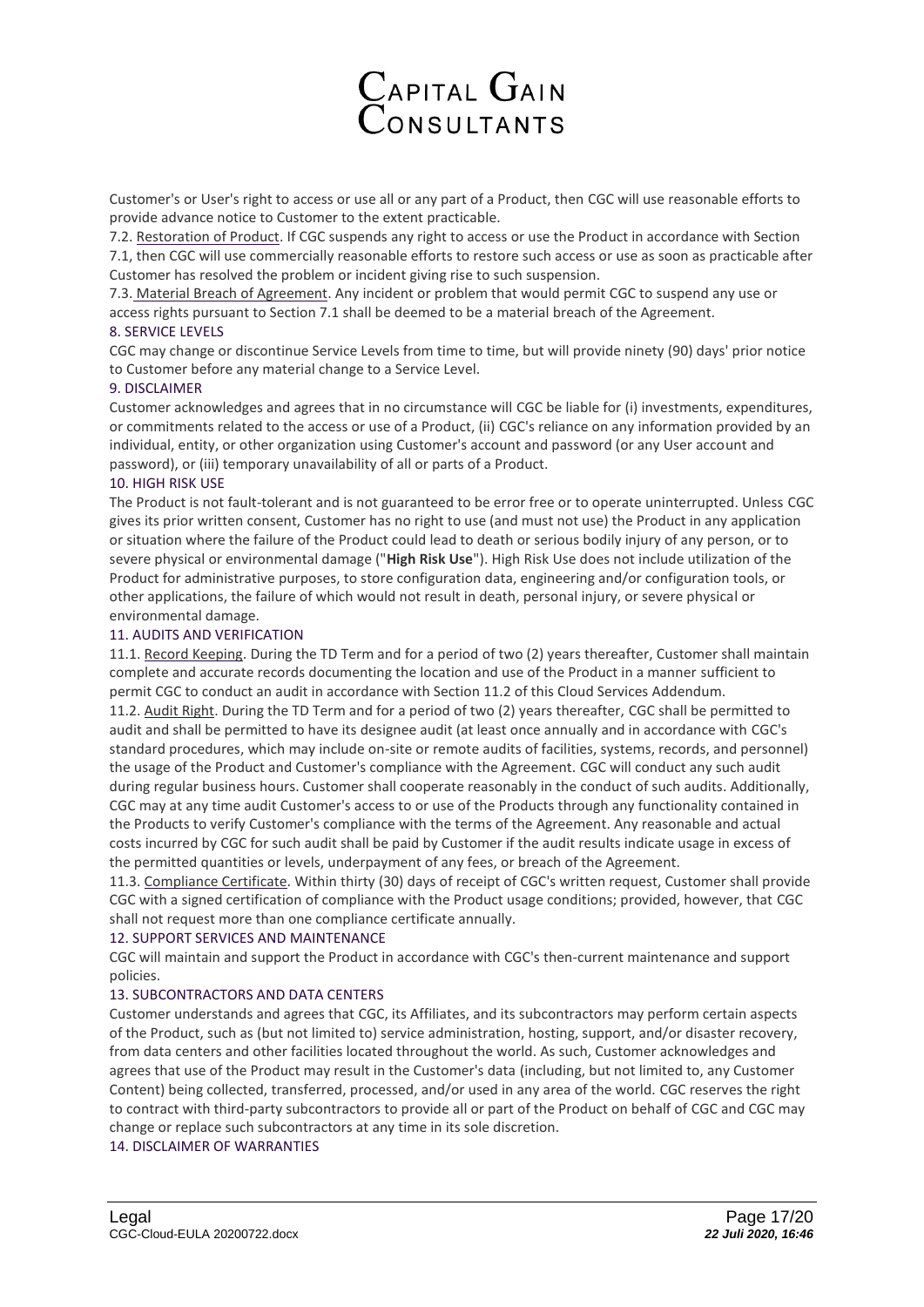

14.1. DISCLAIMER OF ALL OTHER WARRANTIES. FOR THE AVOIDANCE OF DOUBT, THE DISCLAIMER OF WARRANTIES SET FORTH IN **SECTION 7 (DISCLAIMER OF WARRANTIES)** OF THE GTCS IS INCORPORATED INTO THIS CLOUD SERVICES ADDENDUM BY REFERENCE.

## 15. ADDITIONAL INDEMNIFICATION

In addition to Customer's indemnification obligations set forth in **Section 9.2 (Indemnification by Customer)** of the GTCs, Customer shall defend, indemnify, and hold harmless CGC and its Affiliates against claims brought against CGC by any third party arising from or related to (a) CGC's or Customer's use of or access to Third-Party Products; (b) CGC's use of or access to Customer's software, machines, equipment, systems, information technology environment, or premises in connection with the provision of any support services; and (c) Customer's use of the Product in connection with any High Risk Use.

# 16. NOTICE

Notwithstanding the notice provisions contained in **Section 14.5 (Notices)** of the GTCs, any notices or other communications required or permitted to be provided pursuant to this Agreement may be provided by CGC to Customer (i) on the CGC portal for the Product or (ii) by electronic mail to Customer's email address on record in CGC's account information records.

# 17. MODIFICATION OR AMENDMENT OF AGREEMENT

Notwithstanding the provisions contained in **Section 14.17 (Entire Agreement; Amendments; Execution)** of the GTCs, Customer agrees and acknowledges that CGC may modify or amend any terms and conditions contained in the Agreement, in whole or in part, at any time by posting any such modifications or amendments (or the modified or amended Agreement) on the www.simulate365.com and such modifications or amendments will be effective when posted. If any modifications or amendments to the Agreement have a material adverse impact on Customer's use of the Product, then Customer may terminate the Transaction Document as it relates to the impacted Product by providing CGC with a notice of termination on or before the tenth (10th) day following the posting of such modifications or amendments (or the modified or amended Agreement). If Customer terminates the Transaction Document as it relates to the impacted Product, then CGC shall provide to Customer a refund of any prepaid but unused subscription fees paid to CGC for such Product under the applicable Transaction Document for the corresponding remaining portion of the TD Term.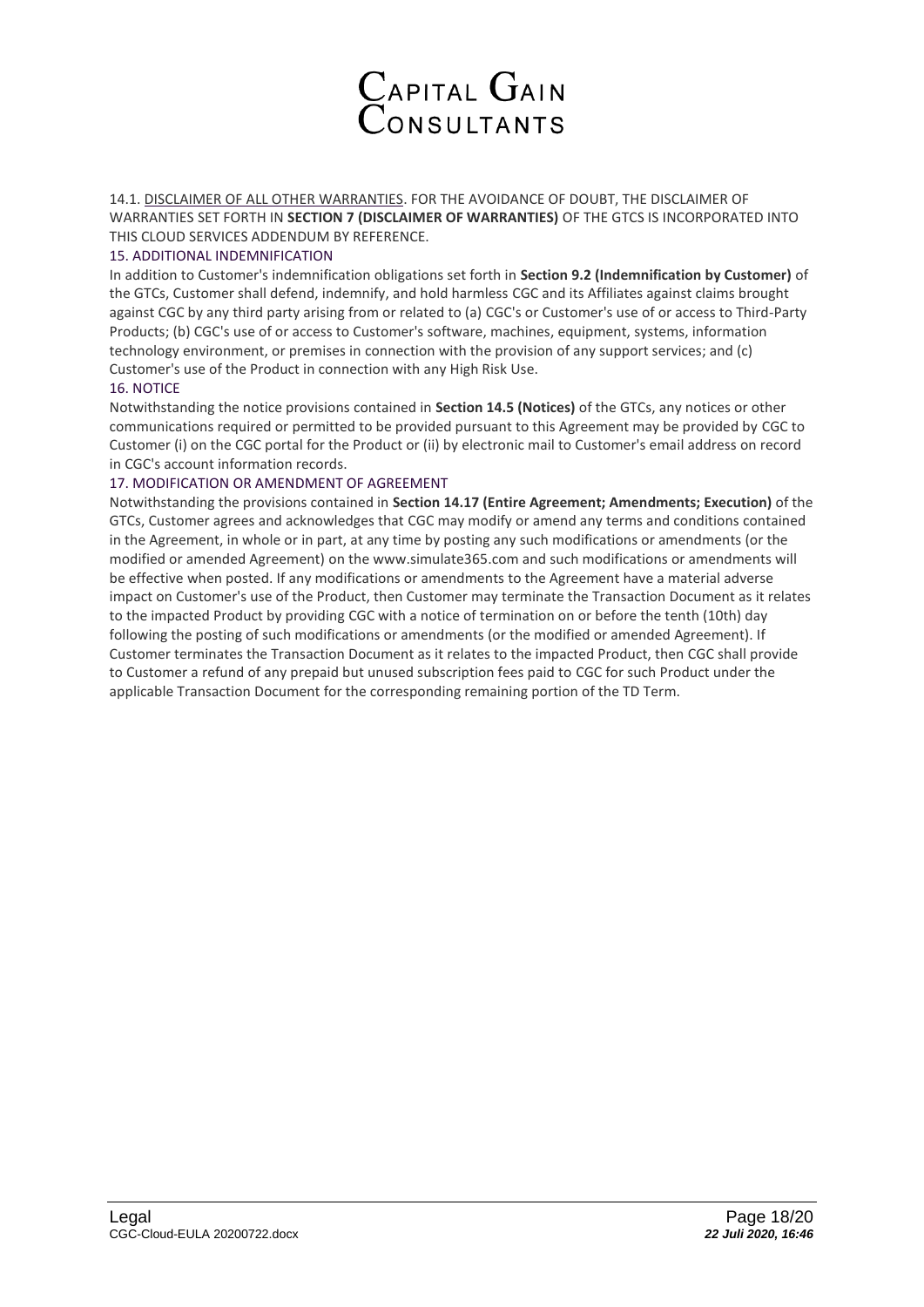

# **DATA PROCESSING ADDENDUM**

#### 1. DEFINITIONS

1.1. References to Personal Data, Data Subject, Data Controller, Data Processor, Processing, or Personal Data Breach shall be as defined under the Data Protection Legislation.

1.2. "**Customer Personal Data**" shall mean the Personal Data that is uploaded into the Products or otherwise provided to CGC or its representatives pursuant to the delivery of Products pursuant to a valid license or other agreement with the Customer.

1.3. "**Data Protection Legislation**" shall mean (i) the General Data Protection Regulation ((EU) 2016/679) ("**GDPR**") and any national implementing laws, regulations and secondary legislation, as amended or updated from time to time, and then (ii) any successor legislation to the GDPR.

1.4. "**Standard Contractual Clauses**" shall mean the standard contractual clauses for the transfer of Personal Data from the European Union to processors established in third countries (controller-to-processor transfers), as set out in the Annex to Commission Decision 2010/87/EU.

### 2. DATA PROTECTION

2.1. This Data Processing Addendum shall only apply to the extent the Data Protection Legislation applies to Products and services rendered pursuant to the Agreement. To the extent the Data Protection Legislation applies, then this Addendum shall form a part of and become incorporated therein with the terms and conditions of the Agreement.

2.2. Both Parties will comply with all applicable requirements of the Data Protection Legislation. This Section 2.2 is in addition to, and does not relieve, remove, or replace, a Party's obligations under the Data Protection Legislation.

2.3. The Parties acknowledge that for the purposes of the Data Protection Legislation, the Customer is the Data Controller and CGC is the Data Processor. The following set out the details of the Data Processing to be undertaken by CGC.

| Scope                  | Processing of the Customer Personal Data pursuant to delivery of the Products.    |
|------------------------|-----------------------------------------------------------------------------------|
| Nature of processing   | Transfer, storage, and such other processing activities that are specified by the |
|                        | Customer pursuant to the Product terms and conditions.                            |
| Purpose of processing  | The provision of Products to the Customer.                                        |
| Duration of the        | The duration that a valid agreement is in place with the Customer unless          |
| processing             | otherwise required by law.                                                        |
| Types of Personal Data | The Customer Personal Data (as defined above) which may include but not be        |
|                        | limited to Name, Email address, Phone number, Device ID (with data about the      |
|                        | vendor, version & features of the device), IP address and/or Postal code.         |
| Categories of Data     | The Customer's customers, employees, suppliers.                                   |
| Subject                |                                                                                   |

2.4. Without prejudice to the generality of Section 2.2, the Customer will ensure that it has a legal basis for processing, including all necessary and appropriate consents and notices, to enable the lawful transfer of the Personal Data to CGC for the duration and purposes of this agreement.

2.5. CGC shall process the Customer Personal Data only on the written instructions of the Customer (as detailed in Section 2.3 above) unless CGC is required by the laws of any member of the European Union or by the laws of the European Union applicable to CGC to process Personal Data ("**Applicable Laws**"), which shall be undertaken upon notice to the Customer (where permitted). Confirming

acceptance to these terms shall constitute the Customer's written instructions for CGC to undertake the processing detailed in Section 2.3.

2.6. CGC shall ensure that it has in place appropriate technical and organizational measures, to protect against unauthorized or unlawful processing of Personal Data and against accidental loss or destruction of, or damage to, Personal Data, appropriate and proportionate to the harm that might result from the same, having regard to the state of technological development and the cost of implementing any measures.

2.7. CGC shall, in relation to any Customer Personal Data processed in connection with the performance by CGC of its obligations under this agreement:

2.7.1. ensure that all personnel who have access to and/or process Personal Data are obliged